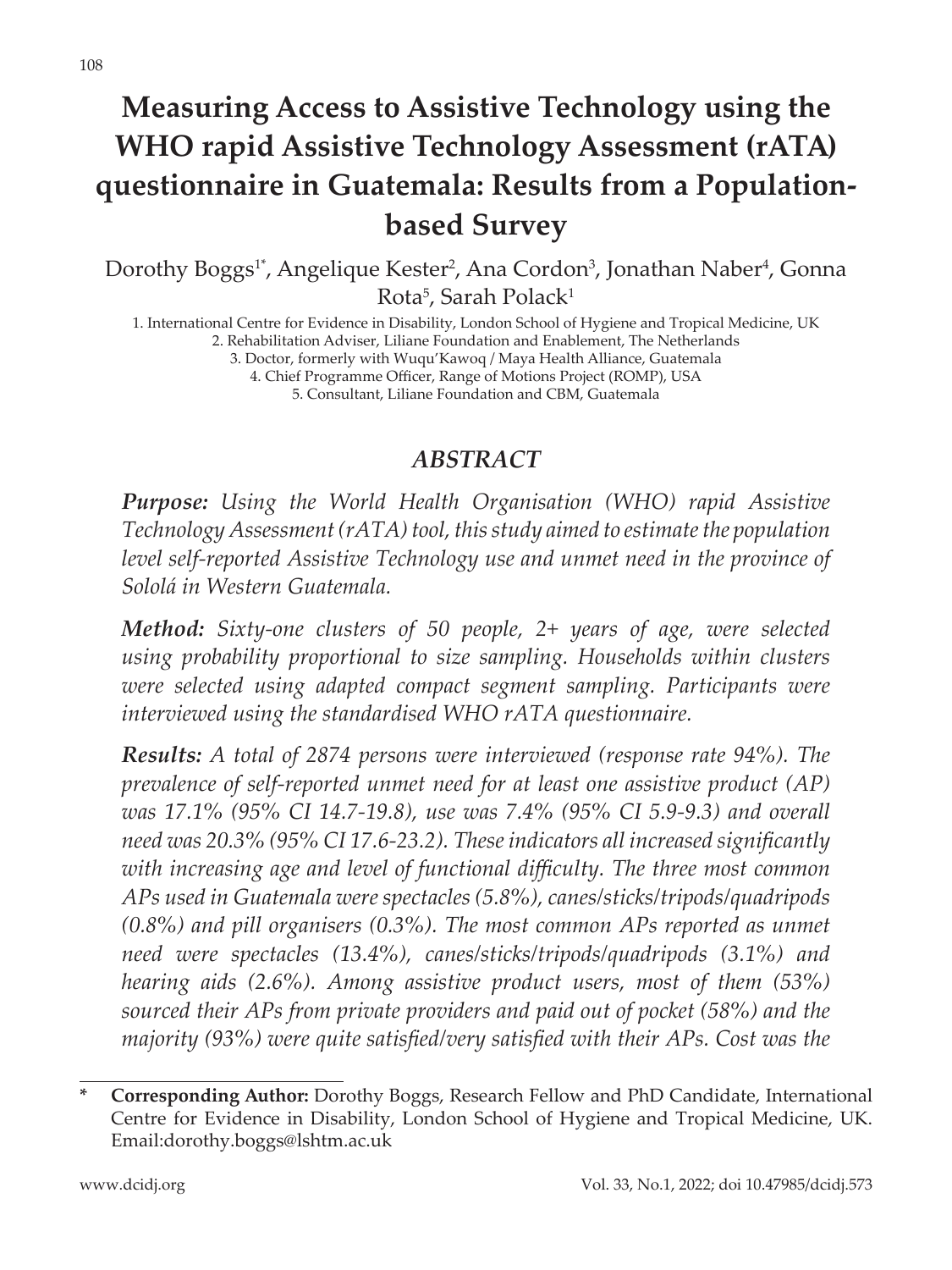*most commonly reported barrier to AP use.*

*Conclusion and Implications: There was a high total need and unmet need for APs in the province of Sololá in Guatemala, and lower use of APs. These findings highlight an urgent need to strengthen Assistive Technology provision to improve access in this setting, particularly for older people, and to address cost-related barriers and increase public provision. The findings can be used to raise awareness of the AT needs in the population in Guatemala, including for older people and people with functional difficulties, and to advocate and plan at local and national levels to make APs more accessible.* 

*Key words: surveys, access, self-report, assistive products, Guatemala*

### **INTRODUCTION**

Assistive Technology (AT) is defined by the World Health Organisation (WHO) as 'the application of organised knowledge and skills related to Assistive Products (APs), including systems and services' (World Health Organisation, 2018). Access to AT (e.g., walking aids, hearing aids, prostheses) can be vital for facilitating people to live productive, inclusive and dignified lives (World Health Organisation, 2016, 2018). However, many people do not have access to the AT they need; the WHO estimates that 1 billion people are in need of an AP but only 1 in 10 people have access to them (World Health Organisation, 2018).

A key factor hindering the planning and strengthening of AT is the lack of data on the population-level need and unmet need. To address the AT data gap, WHO's Global Cooperation on Assistive Technology (GATE) developed a new self-reported AT tool, the rapid Assistive Technology Assessment (rATA) (World Health Organisation, 2021b; Zhang, Eide, Pryor, Khasnabis & Borg, 2021). The rATA is an interview-administered population-based survey tool for collecting standardised data on AT in different contexts in six self-reported areas: use, source, payer, satisfaction, unmet need, and barriers (World Health Organisation, 2021b; Zhang et al, 2021). In addition to contributing to global data, the rATA is also designed to inform AT programme development and monitoring at country or sub-country levels. Following the development of the tool in October 2020, WHO launched a global call for measuring access to AT using the rATA. This will inform the development of the WHO-UNICEF Global Report on Assistive Technology (GReAT) - a report which aims to provide a baseline for the current situation on AT and strengthen support of Member States in achieving better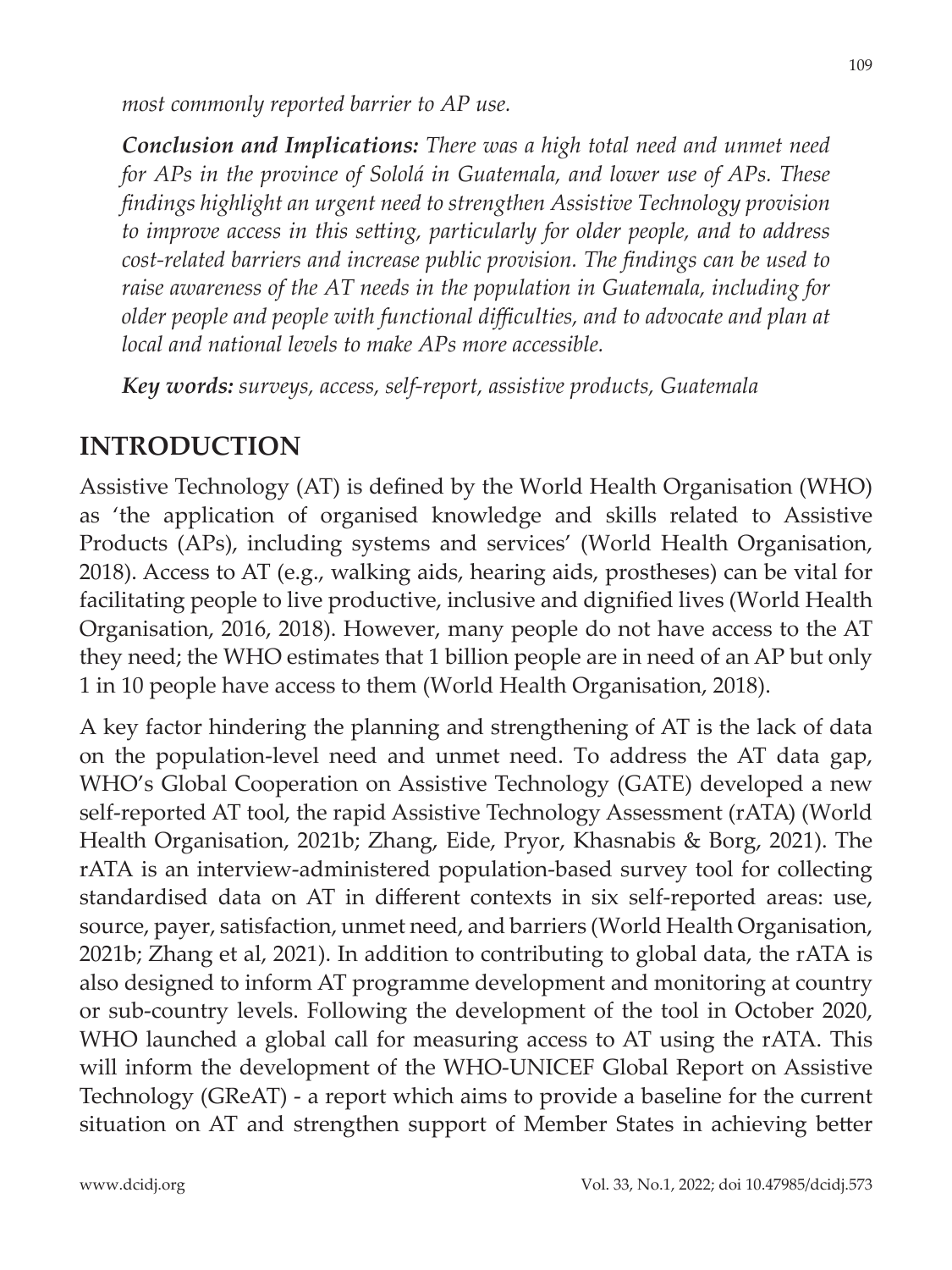access and availability of AT at national and community levels.

A National Survey of Disability conducted in Guatemala in 2016, using the self-reported Washington Group question sets for both adults and children, found that 10.2% of people reported severe functional limitations (International Centre for Evidence in Disability, 2016). People with functional limitations faced significantly more challenges in participation in key life areas compared to people without disabilities, including in self-care, livelihoods, education, and social inclusion (International Centre for Evidence in Disability, 2016; Kuper et al, 2018; Pinilla-Roncancio et al, 2020). Approximately 10% of the population reported using glasses, hearing aids or walking aids, although, in general, awareness of rehabilitation services and AT were low. However, detailed data on AT use, unmet need, satisfaction and barriers to use among different populations in Guatemala are lacking, and hinder the planning, strengthening and advocacy for relevant services and programmes.

In response to the WHO call for global rATA survey implementation, a rATA survey was undertaken to estimate the population-level AT use and unmet need in Sololá province, Guatemala. The specific survey objectives, among people aged 2+ years in Sololá province, were:

- 1. To estimate of the prevalence of self-reported functional difficulties.
- 2. To estimate the prevalence of self-reported Assistive Product (AP) access indicators (use, unmet need and total need).
- 3. To identify AP use, access and experiences with APs.
- 4. To identify barriers to accessing APs.

## **METHOD**

### **Study Design**

A population-based survey was conducted from April to May 2021 in Sololá province, Guatemala. The survey was conducted by a research consortium coordinated by the Liliane Foundation, including local, national and international partners (see Appendix 1).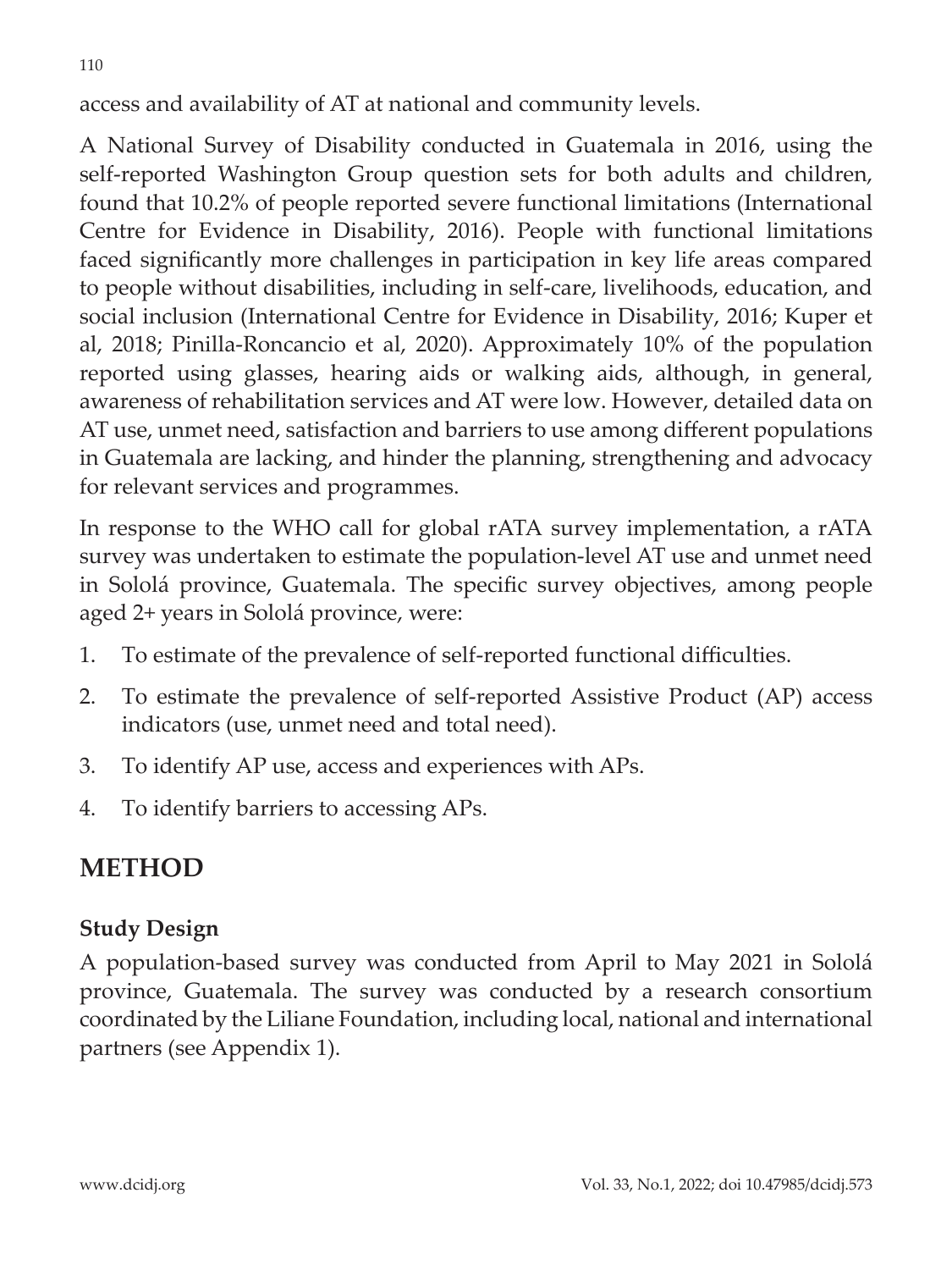### **Setting**

Sololá is located in the western highlands of Guatemala, is predominately rural and the majority (96%) of the population are indigenous.

## **Sample**

A sample size of 3,050 people aged 2 years and above was required, based on an estimated prevalence of AP use (of at least one AP) of 7% (Pryor, Nguyen, Islam, Jalal & Marella, 2018), a precision of 20% around the estimate, 95% confidence, a design effect of 2 , and 15% non-response. Based on previous evidence, it was assumed there was a lower prevalence of AP use compared to unmet need (Pryor et al, 2018). Therefore, the study was powered to estimate the following three AP indicators: use, unmet need and total need of at least one AP.

Two cluster stage sampling was used. Using the Instituto Nacional de Estadistica's 2018 census as the sampling frame, 61 clusters were selected through probability proportionate to size sampling. Within each cluster, 50 people (aged 2+ years) were selected using an adapted compact segment sampling (Turner, Magnani & Shuaib, 1996). Maps of each cluster were created, using either the open-access mapping platform Infraestructura de Datos Espaciales de Guatemala (IDEG) Geoportal (Infraestructura de Datos Espaciales de Guatemala), or through consultation with the local health centre and/or community leaders. Using these maps in discussions with local representatives, clusters were divided into segments, each including approximately 50 people. One segment was selected at random and all households in that segment were visited door-to-door until 50 people were included. Where segments included fewer than 40 people, another segment was chosen at random to achieve the target sample size; where they included 41-49 people sampling continued in the adjacent segment. All eligible participants were recorded on a paper-based enumeration form. Participants who were unavailable after two repeat visits to the household were recorded as non-responders.

Five of the originally selected clusters were reselected due to safety concerns; two because of ongoing conflict and three because of high COVID-19 prevalence at the time of the survey.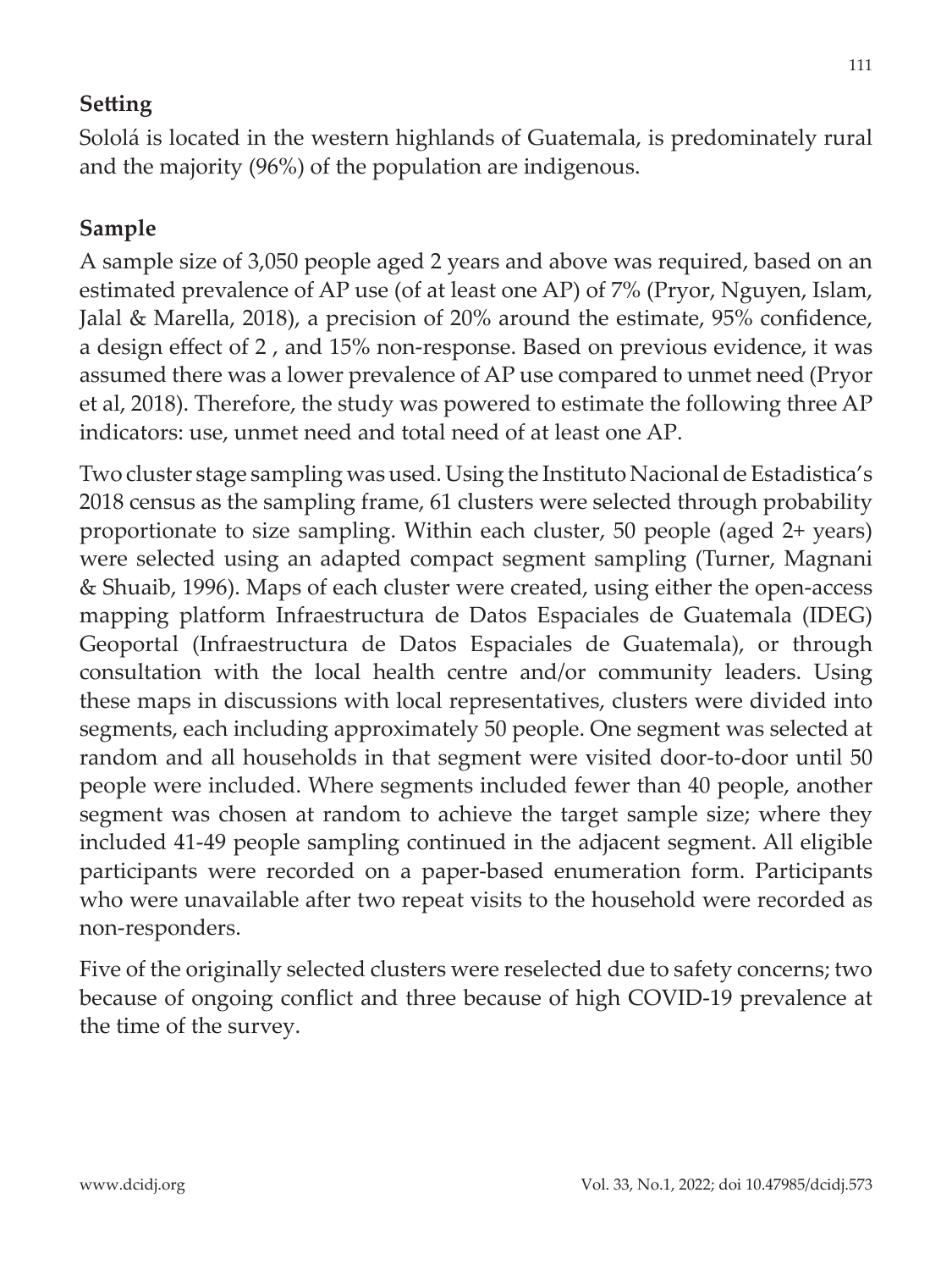#### **Data Collection**

Each of the two survey teams included four interviewers, who were all local community workers. Interviewers worked together in pairs to maximise safety. Data collection was regularly monitored by a field supervisor for quality control. The teams underwent three days of training, including a half-day fieldwork practise in a community.

At each eligible household, interviewers asked to speak to the household head or another appropriate adult, to provide information about the study and obtain consent for the household to participate. Participants who had lived in that household for at least 6 months of the past year were eligible for inclusion. Participants aged 15 years and above were interviewed directly. Proxy interviews with a parent, caregiver or other appropriate household member, were conducted for participants aged below 15 years and for people unable to communicate independently.

#### **Data Collection Tools**

The WHO rATA questionnaire was used, programmed on a survey123 mobile app, to collect data on the following:

- Age, sex, urban/rural location.
- Self-reported functioning, using questions adapted from the WG-Short Set of Questions (Washington Group on Disability Statistics Secretariat, 2020) which ask about level of difficulty (none/ some/ a lot/ cannot do) with seeing, hearing, mobility (all ages) and communication, cognition, self-care (5+ years only). In contrast to the original WG questions, for rATA the respondents are asked to report on their difficulty **without** the use of AT or other assistance.
- AP access current use of any APs and types used. Images and descriptions of approximately 50 APs from the WHO AP priority list (World Health Organisation, 2016) were provided to participants, initially on enlarged laminated showcards with WHO images and subsequently in digital form on the Tablet. Participants were also asked to report on APs they need but do not currently use, or use but that are in need of replacement.
- AP use information AP users were asked about the source, payment, distance travelled to obtain APs and satisfaction with APs and associated services. This information was collected for up to three APs considered most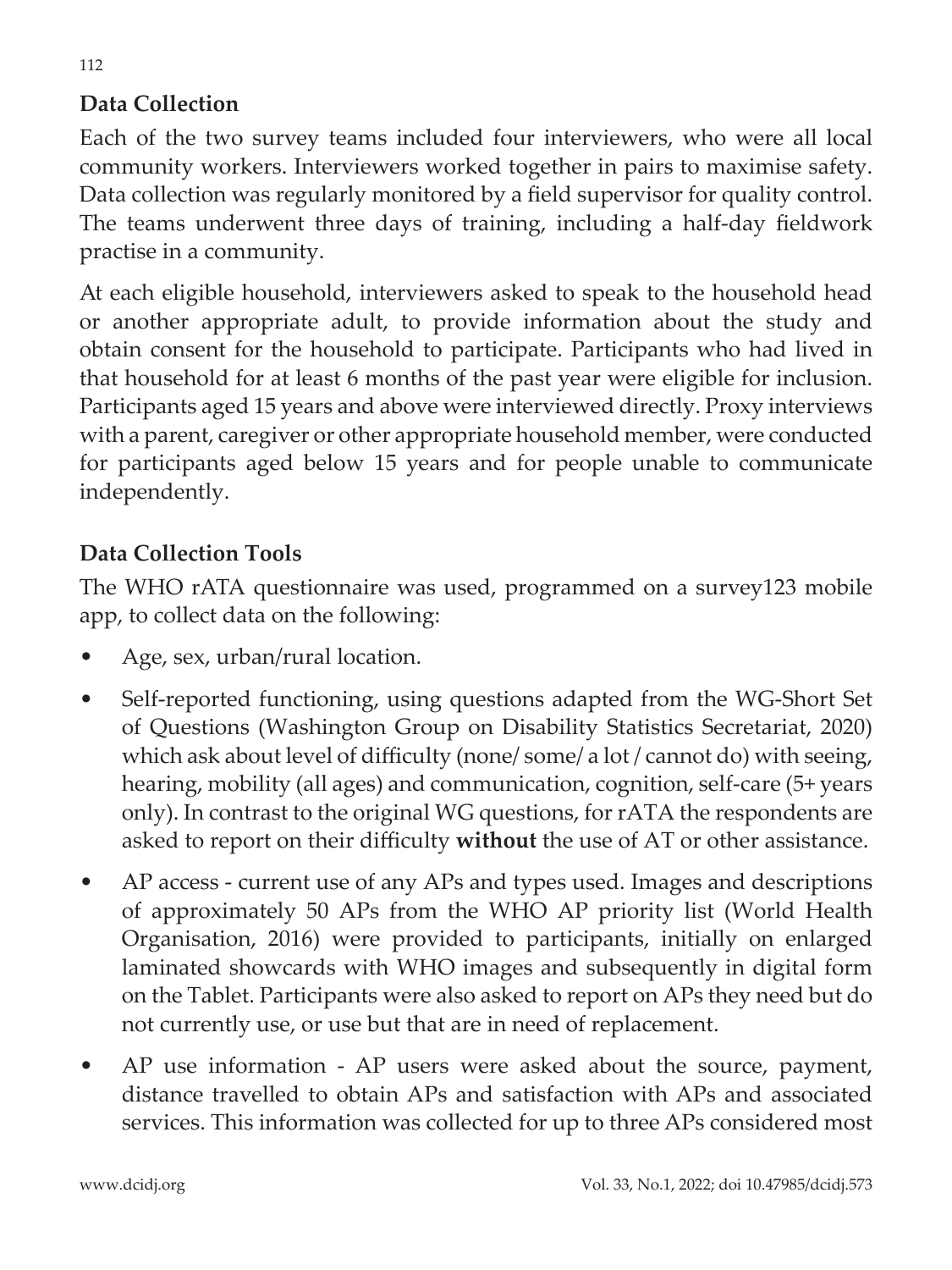important to the participant.

• Barriers - Participants with unmet AP needs were asked about reasons for not seeking services from a pre-coded response list.

A Spanish version of the rATA questionnaire was adapted to Guatemalan Spanish for this survey. Members of local Organisations of Persons with a Disability (OPDs) and AT programme staff reviewed the tool to assess language for cultural relevance and appropriateness, and identify relevant terms for different APs. Three Mayan languages (k'iche', kaqchikel, y 'tz'utujil) are commonly used in Sololá province and each of these was represented amongst the study team. Based upon previous survey experience (International Centre for Evidence in Disability, 2016) and lack of widespread familiarity with reading/writing this language in the population, verbal real-time translation was conducted by the relevant interviewer. Accuracy of verbal translation into Mayan languages was covered in detail during training, and a local guide/interpreter was identified in the communities, particularly in those where an indigenous language was predominant. The questionnaire was pilot-tested with 15 people (including different age, sex and language groups) to assess comprehension and equivalence, with adaptations made accordingly.

## **Data Analysis**

Data was recorded on Tablets using WHO rATA's mobile app and uploaded daily to a secure, password-protected cloud-based server on the Survey123 webbased platform.

Analysis was conducted using Stata Version 16. The svy command function was used to account for the cluster sampling. Prevalence estimates were calculated for self-reported functional difficulty stratified by age, sex and location. Functional difficulty was calculated at two levels: i) some or worse difficulty in at least one domain (referred to herein as 'some difficulty/worse') and, ii) a lot of difficulty or cannot do at least one domain (referred to as 'a lot of difficulty/worse').

The prevalence of AP access indicators were calculated as follows : i) use (proportion of study participants currently using at least one AP), ii) unmet need (proportion of study participants reporting needing a new or replacing an existing AP), and iii) total need (proportion of study participants using and/or having an unmet need for at least one AP). Logistic regression analyses were conducted to assess the association between these three AP access indicators (need, unmet need and use) with sociodemographic characteristics collected in rATA (age,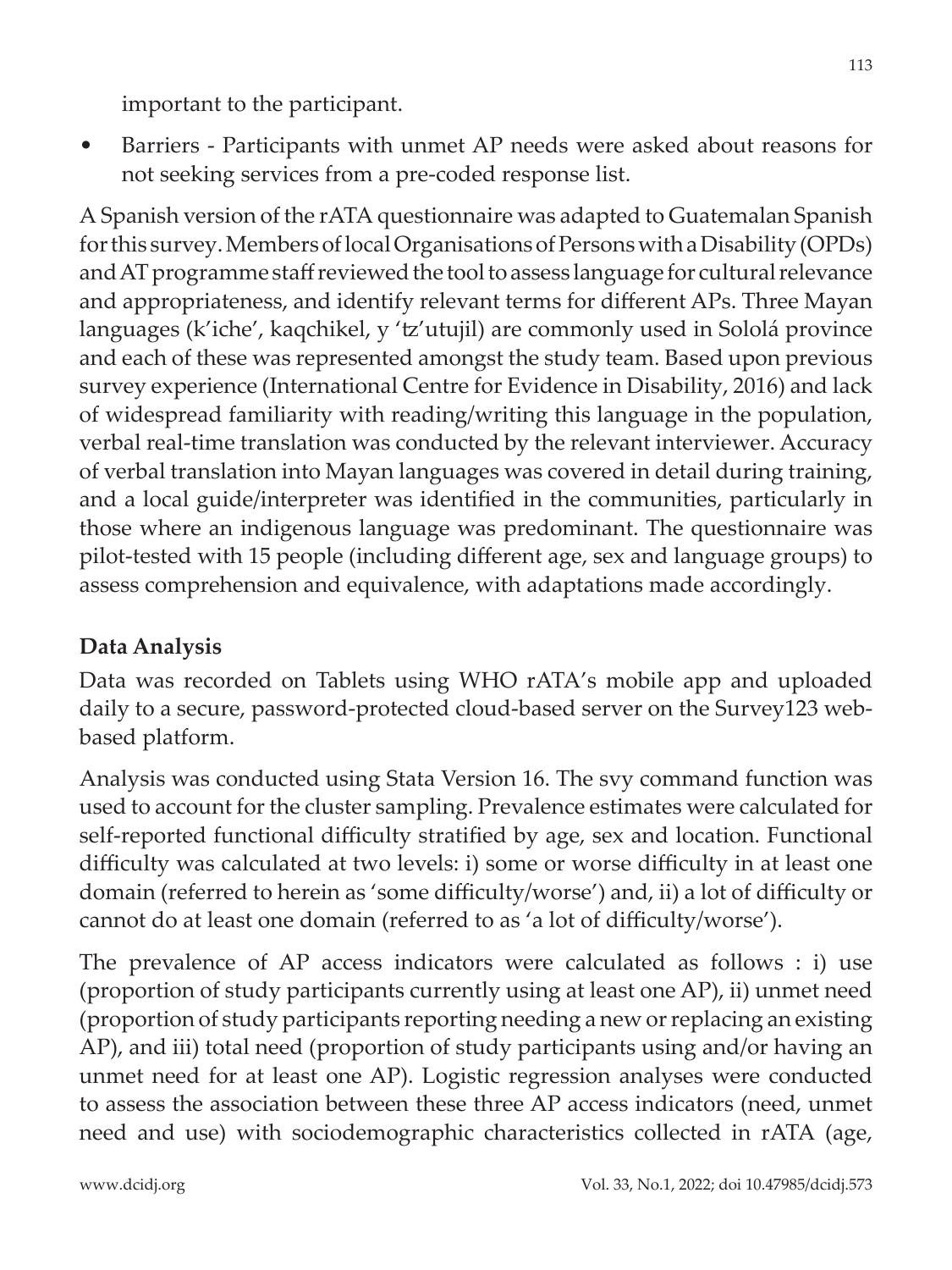sex, urban/rural location) and level of functional difficulty, based on previous evidence of relationship between these characteristics and access to AP and related services (Pryor et al, 2018). Calculations were first made for unadjusted Odds Ratios (OR), secondly the OR was adjusted for age, sex and location, and thirdly OR was adjusted for age, sex, location and functional difficulty.

#### **Ethical Considerations**

Ethics approval was obtained from ethics committees at the London School of Hygiene and Tropical Medicine and the Instituto de Nutrición de Centro América y Panamá (INCAP).

Informed verbal consent was obtained from all participants in the preferred local language. This method of consent was preferred (and approved by the ethics committees) to maintain infection control measures (e.g., keeping a 2-metre distance). There were no invasive procedures, and names, date of birth and global positioning system points were not recorded in the app. An explanation of the aims, processes, possible consequences and voluntary nature of participation in the study was provided to all participants. For participants under 18 years or adults with profound difficulty in communicating, verbal consent was obtained from parents/caregiver and verbal assent was obtained from the participant using a simplified information sheet.

Since this survey took place during the COVID-19 pandemic, the following precautions were adopted: regular monitoring of official national and regional Ministry of Health statistics for each survey area, following local and international guidance to assess whether appropriate to proceed with research activities, asking all participants COVID-19 screening questions, strict adoption of infection and protection control measures by team members (e.g., use of Personal Protection Equipment, following hygiene/sanitation guidelines, regular testing) and conducting interviews outdoors while maintaining a 2-metre distance.

Mapping of key AT and rehabilitation services was undertaken prior to the survey and participants identified as having unmet needs were informed about available services.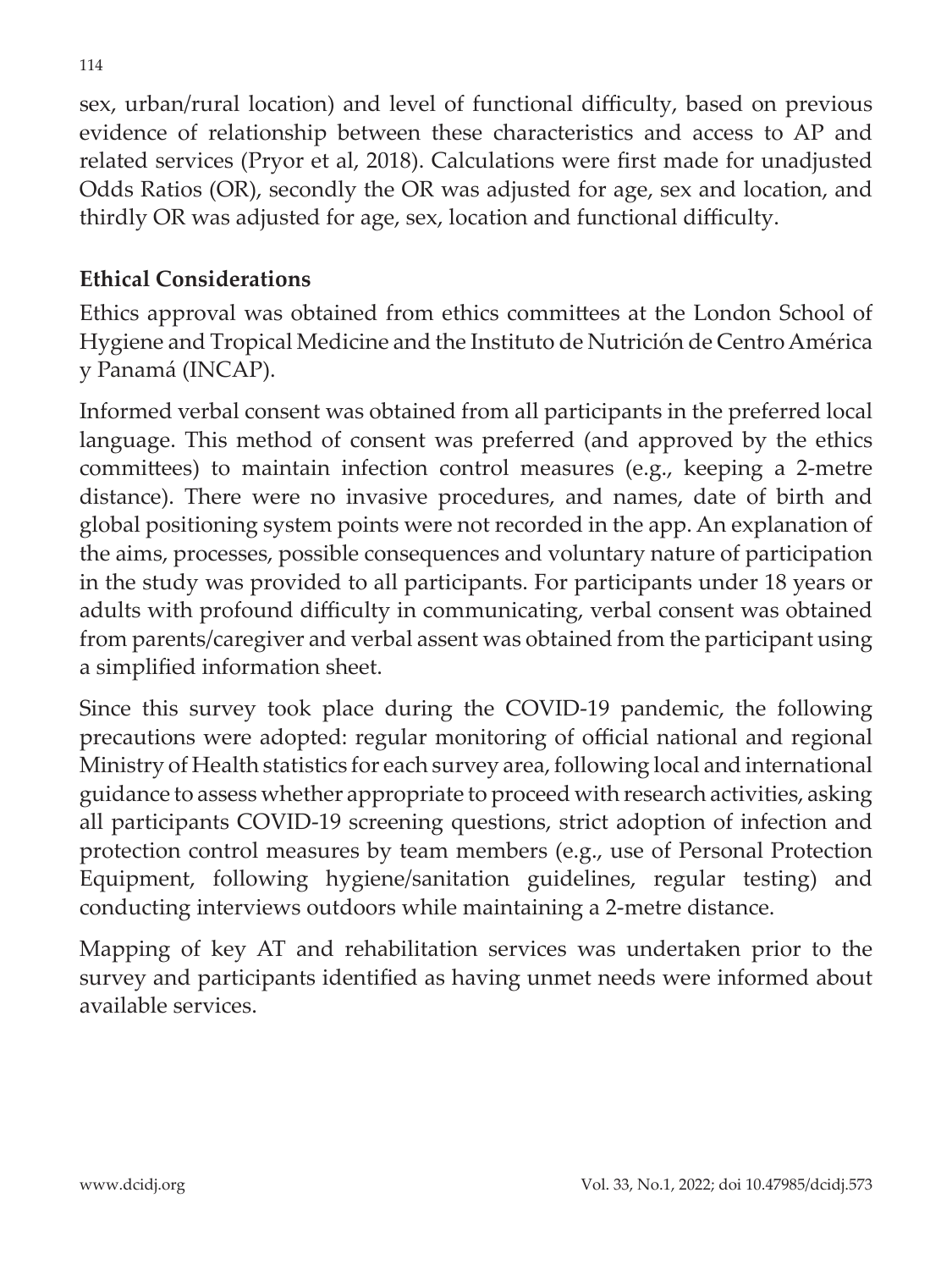## **RESULTS**

### **Study Population**

Data was collected on 2874 people (response rate 94%), while 141 people (5%) refused to participate and 35 (1%) were unavailable. Overall, 55% of the sample was female and the majority (75%) lived in urban areas. The survey sample was broadly similar to the 2018 census in terms of age and sex distribution (see Table 1), although there was slight underrepresentation of 0-9 year-olds.

|           | 2018 Census |       |      | <b>Study Sample</b> |
|-----------|-------------|-------|------|---------------------|
|           | N           | $\%$  | N    | $\frac{6}{6}$       |
| Age       |             |       |      |                     |
| $0 - 9$   | 90,358      | 21%   | 430  | 15%                 |
| $10-19$   | 99,454      | 24%   | 656  | 23%                 |
| $20 - 29$ | 79,502      | 19%   | 596  | 21%                 |
| $30 - 39$ | 56,126      | 13%   | 383  | 13%                 |
| 40-49     | 39,197      | $9\%$ | 274  | 10%                 |
| 50-59     | 25,921      | 6%    | 227  | 8%                  |
| 60-69     | 17,087      | $4\%$ | 148  | $5\%$               |
| $70+$     | 13,938      | 3%    | 160  | $5\%$               |
| Sex*      |             |       |      |                     |
| Female    | 220,318     | 52%   | 1577 | 55%                 |
| Male      | 201,265     | 48%   | 1294 | 45%                 |

**Table 1: Age and Sex Distribution of Study Sample and Census (2018)**

\*Sex was not reported for 3 people in the study sample.

Age, sex and location data could only be collected on 53% of non-responders. Based on those with data, non-responders were, on average, significantly older (35.8 years versus 29.6 years p=0.003), and the responders were more likely to live in urban areas (43% versus 25%, p<0.001) compared to non-responders. There was no significant difference in sex distribution.

### **Functional Difficulty**

Overall the prevalence of 'some difficulty or worse' in at least one functional domain (without the use of AP/other assistance) was 27.2% (95% CI 24.1-30.6) and 'a lot of difficulty or worse' was reportedly 12.5% (95% CI 10.4-14.9). The prevalence of functional difficulty increased substantially with age (see Table 2). The prevalence of 'some difficulty or worse' was slightly higher among women, though this was borderline significance (p=0.05).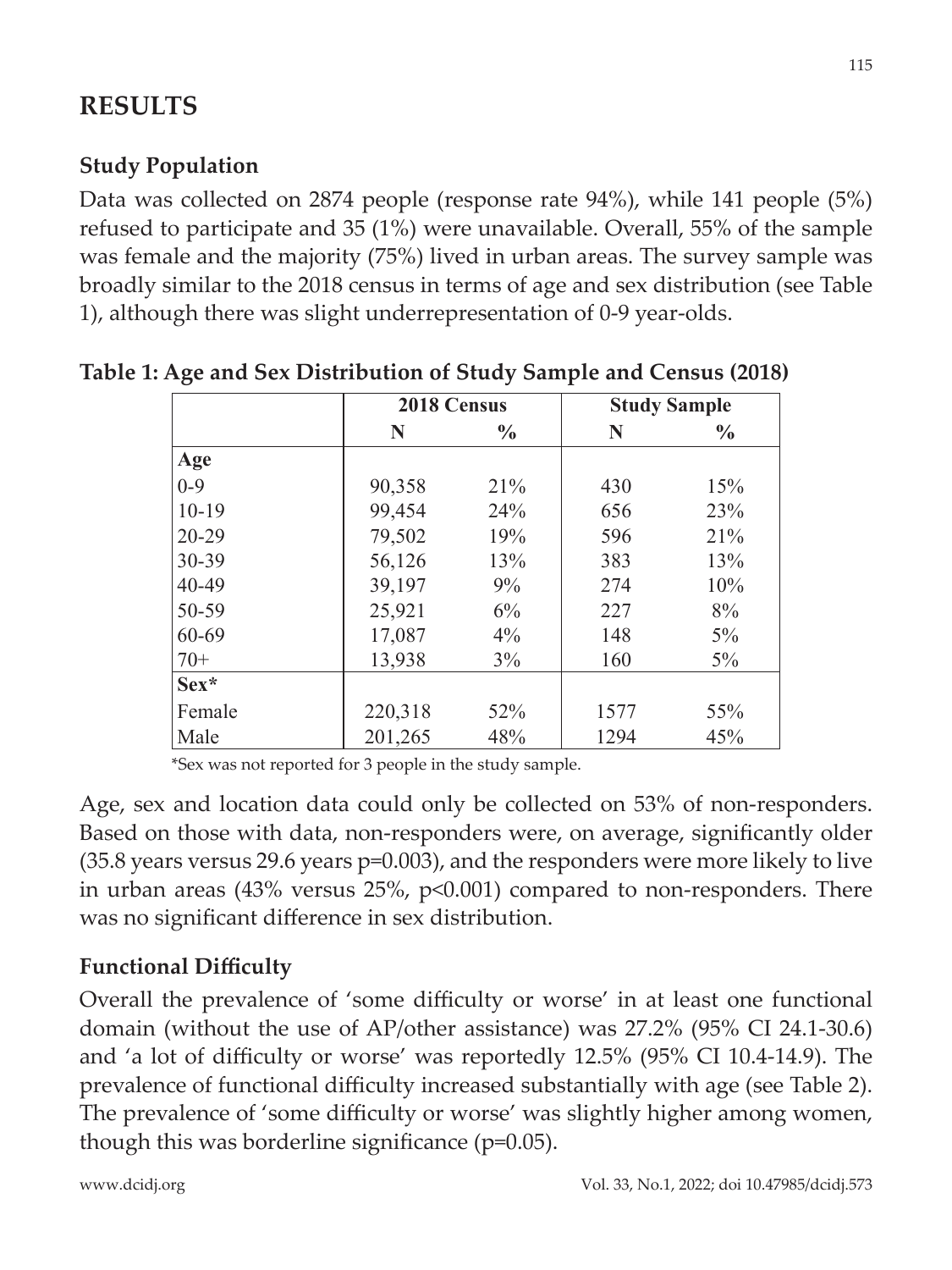In terms of the functional domain, among adults (18+ years) difficulty was most commonly reported with vision, followed by mobility. For children (2-17 years) it was vision, followed by communication (see Table 3).

|                |                   |     | Some difficulty or worse in at<br>least one domain |                                  |     | A lot of difficulty or worse in<br>at least one domain |                                  |
|----------------|-------------------|-----|----------------------------------------------------|----------------------------------|-----|--------------------------------------------------------|----------------------------------|
|                | <b>Total</b><br>N | N   | $\%$ (95% CI)                                      | Adjusted<br>p-value <sup>a</sup> | N   | $\%$ (95% CI)                                          | Adjusted<br>p-value <sup>a</sup> |
| <b>Overall</b> | 2874              | 782 | $27.2(24.1-30.6)$                                  |                                  | 358 | $12.5(10.4-14.9)$                                      |                                  |
| Age group      |                   |     |                                                    |                                  |     |                                                        |                                  |
| $2 - 17$       | 964               | 106 | $10.9(8.5-14.1)$                                   | Reference                        | 41  | $4.3(3.0-6.0)$                                         | Reference                        |
| 18-64          | 1693              | 507 | 29.9 (26.2-34.0)                                   | < 0.001                          | 204 | $12.5(9.7-14.9)$                                       | < 0.001                          |
| $65+$          | 217               | 169 | 77.9 (71.1-83.3)                                   | < 0.001                          | 113 | 52.1 (44.8-59.2)                                       | < 0.001                          |
| <b>Sex</b>     |                   |     |                                                    |                                  |     |                                                        |                                  |
| Male           | 1294              | 320 | 24.7 (21.3-28.5)                                   | Reference                        | 152 | $11.7(9.4-14.5)$                                       | Reference                        |
| Female         | 1577              | 462 | 29.2 (25.8-33.0)                                   | 0.05                             | 206 | $13.1(10.9-15.6)$                                      | 0.41                             |
| Location       |                   |     |                                                    |                                  |     |                                                        |                                  |
| Rural          | 2150              | 565 | $26.3(22.6-30.3)$                                  | Reference                        | 265 | $12.3(9.9-15.3)$                                       | Reference                        |
| Urban          | 724               | 217 | $30.0(24.5-36.1)$                                  | 0.13                             | 93  | $12.9(9.7-16.8)$                                       | 0.44                             |

**Table 2: Prevalence of Functional Difficulty by Age, Sex and Location**

a P-value from logistic regression analysis adjusted for all variables in the Table.

#### **Table 3: Proportion reporting Difficulty by Domain**

| <b>Functional Domain</b>  | Child (2-17) n=964 | Adult (18+) n=1910 |
|---------------------------|--------------------|--------------------|
| Some difficulty/worse     |                    |                    |
| Mobility                  | $20(2.1\%)$        | 351 (18.4%)        |
| Vision                    | 55 $(5.7\%)$       | 483 (25.3%)        |
| Hearing                   | $17(1.8\%)$        | 187 (9.8%)         |
| Communication             | $15(1.9\%)$        | $63(3.3\%)$        |
| Cognition                 | $26(3.3\%)$        | 249 (13.0%)        |
| Self-care                 | $12(1.5\%)$        | 58 (3%)            |
| A lot of difficulty/worse |                    |                    |
| Mobility                  | 5(0.5)             | 159(8.3)           |
| Vision                    | $22(2.3\%)$        | 194 (10.2%)        |
| Hearing                   | $8(0.8\%)$         | 81 (4.2%)          |
| Communication             | $9(1.2\%)^*$       | 35 $(1.8\%)^*$     |
| Cognition                 | $6(0.8\%)^*$       | 61 $(3.2\%)^*$     |
| Self-care                 | $6(0.8\%)^*$       | $28(1.5\%)^*$      |

\*Restricted to children aged 5-17 years only (n=778).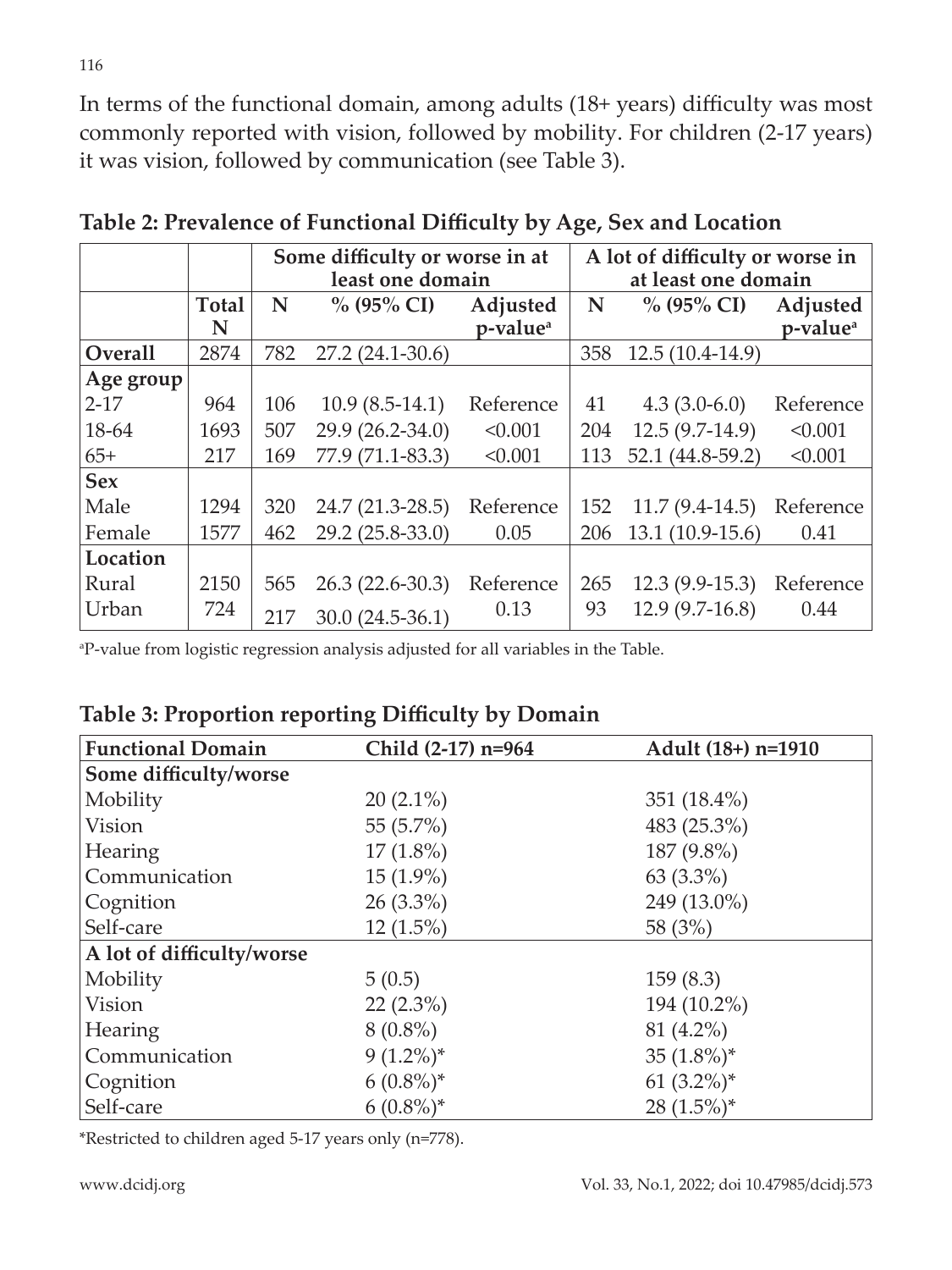#### **Assistive Product Access**

The overall prevalence of use of at least one AP was 7.4% (95% CI 5.9-9.3) and unmet need was 17.1% (95% CI 14.7-19.8). The total population with AP need (uses and / or has unmet need for at least one AP) was 20.3% (95% CI 17.6-23.2).

In terms of use, 214 participants reported using a total of 231 APs; the majority used one device (n=198), 15 people used two devices and 1 person used three devices. Unmet need was reported by 491 participants for a total of 704 APs; 351 people reported an unmet need for one AP, 87 for two APs, 40 for three APs and13 for four to six APs.

Increasing age and level of functional difficulty were significantly associated with increased use, unmet need and total AP need (p<0.001) (see Table 4). Compared to males, females were slightly more likely to report unmet need (adjusted Odds Ratio (aOR) 1.3, 95% CI 1.1-1.7), and slightly less likely to use APs (aOR 0.7, 95% CI 0.5-1.0) although the latter was of borderline significance. AP use was more common in urban compared to rural locations (2.4 95% CI 1.5-3.7), but unmet need and total need were similar by location. With additional adjustment for functional difficulty, the effect sizes for older adults (65+ years) were reduced but remained large (OR at least 4.0) and statistically significant. Findings for the other socio-demographic variables remained similar with multivariate adjustment.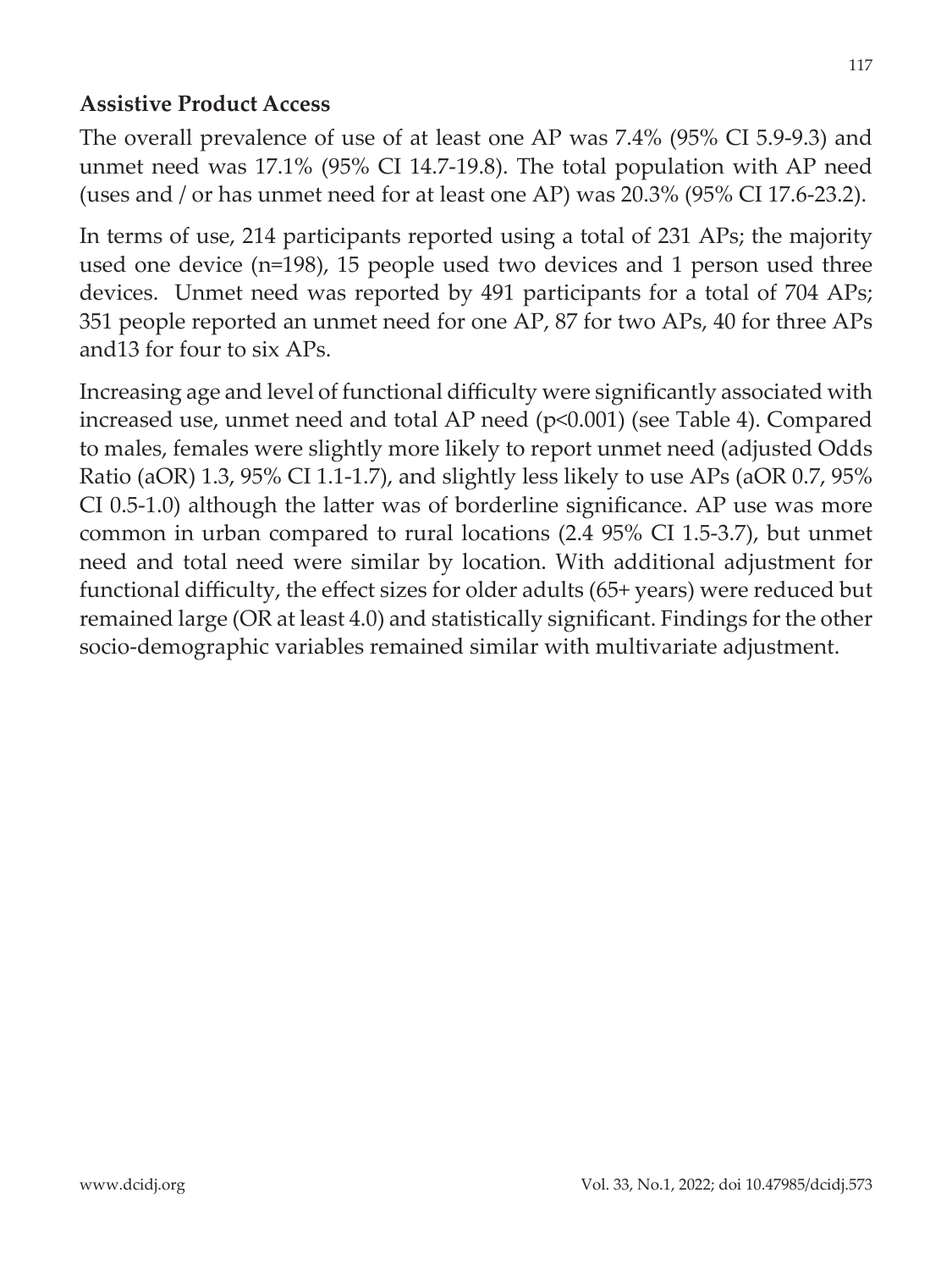| ラン・ーー                                                        |
|--------------------------------------------------------------|
| A Access and Age, Sex, Location and Level of Functional<br>ļ |
|                                                              |
| l                                                            |
|                                                              |
|                                                              |
|                                                              |
|                                                              |
|                                                              |
|                                                              |
| I                                                            |
| <b>ATTA AFTAION</b>                                          |
| י ביידו<br>I                                                 |
|                                                              |
|                                                              |
|                                                              |

|                                  |                       |                      | Use of at least one AP                                                                                                                                               |                                        |             | Unmet need for at least one AP                                     |                                                           |             | Total Need <sup>®</sup> for at least one AP |                                                          |
|----------------------------------|-----------------------|----------------------|----------------------------------------------------------------------------------------------------------------------------------------------------------------------|----------------------------------------|-------------|--------------------------------------------------------------------|-----------------------------------------------------------|-------------|---------------------------------------------|----------------------------------------------------------|
|                                  | Total<br>$\mathsf{Z}$ | $N$ (%)              | Unadjusted<br><b>Odds Ratio</b><br>(95% C1)                                                                                                                          | Odds Ratio<br>$(95% CI)^d$<br>Adjusted | $N($ %)     | Unadjusted<br>Odds Ratio<br>$(95%$ CI)                             | <b>Odds Ratio</b><br>$(95\%$ CI) <sup>d</sup><br>Adjusted | N(%)        | Unadjusted<br>Odds Ratio<br>(95% C1)        | Ratio (95%<br>Adjusted<br><b>Odds</b><br>CD <sup>d</sup> |
| Age group                        |                       |                      |                                                                                                                                                                      |                                        |             |                                                                    |                                                           |             |                                             |                                                          |
| $2 - 17$                         | 964                   | $\frac{23}{(2.3\%)}$ | Reference                                                                                                                                                            | Reference                              | 69 (7.2%)   | Reference                                                          | Reference                                                 | 81 (8.4%)   | Reference                                   | Reference                                                |
| 18-64                            | 1693                  | $(8.5\%)$<br>144     | $3.8(2.4-6.1)$                                                                                                                                                       | $3.1(1.9 - 5.0)$                       | 304 (18.0%) | $2.8(2.1-3.9)$                                                     | $2.2(1.5-3.0)$                                            | 371 (21.9%) | $3.1(2.5-4.2)$                              | $2.5(1.8-3.5)$                                           |
| 65+                              | 217                   | (21.7%)<br>47        |                                                                                                                                                                      |                                        |             | 11.3 $(5.9-21.4)$ 4.1 $(1.5-8.6)$ 118 $(54.4\%)$ 15.4 $(9.8-24.4)$ | $5.1(2.9-8.8)$                                            | 130 (59.9%) | 16.3 (10.5-<br>25.2)                        | 5.6 (3.0-<br>10.4)                                       |
| Sex                              |                       |                      |                                                                                                                                                                      |                                        |             |                                                                    |                                                           |             |                                             |                                                          |
| Male                             | 1294                  | $(8.0\%)$<br>104     | Reference                                                                                                                                                            | Reference                              | 192 (14.8%) | Reference                                                          | Reference                                                 | 238 (18.3%) | Reference                                   | Reference                                                |
| Female                           | 1577                  | (6.9%)<br>110        | $0.9(0.6 - 1.1)$                                                                                                                                                     | $0.7(0.5-1.0)$                         | 299 (18.9%) | $1.3(1.1-1.6)$                                                     | $1.3(1.1-1.7)$                                            | 344 (21.8%) | $1.2(1.1-1.4)$                              | $1.2(1.0-1.5)$                                           |
| Location                         |                       |                      |                                                                                                                                                                      |                                        |             |                                                                    |                                                           |             |                                             |                                                          |
| Rural                            | 2150                  | $(6.0\%)$<br>129     | Reference                                                                                                                                                            | Reference                              | 374 (17.4%) | Reference                                                          | Reference                                                 | 423 (19.7%) | Reference                                   | Reference                                                |
| Urban                            | 724                   | 1.7%<br>85           | $2.1(1.3-3.2)$                                                                                                                                                       | $2.4(1.5-3.7)$                         | 117 (16.2%) | $0.9(0.6-1.4)$                                                     | $0.9(0.5-1.4)$                                            | 159 (21.7%) | $1.1(0.8-1.6)$                              | $1.3(0.8-1.9)$                                           |
| Functional<br>difficulty         |                       |                      |                                                                                                                                                                      |                                        |             |                                                                    |                                                           |             |                                             |                                                          |
| difficulty<br>$\frac{1}{2}$      | 2092                  | (0.03%)              | Reference*                                                                                                                                                           | Reference*                             | $18(0.9\%)$ | Reference*                                                         | Reference*                                                | 23 (1.1%)   | Reference*                                  | Reference*                                               |
| difficulty <sup>b</sup><br>Some  | 424                   | $207$<br>(23.3%)     |                                                                                                                                                                      |                                        | 216 (51.0%) |                                                                    |                                                           | 257 (60.6%) |                                             |                                                          |
| cannot do <sup>c</sup><br>A lot/ | 358                   | $(30.2\%)$<br>108    | $9.8(7.0-13.7)$                                                                                                                                                      | $7.9(5.3-$<br>11.6)                    | 257 (71.8%) | 24.8 (16.5-<br>37.3)                                               | 18.6 (12.4-<br>28.0)                                      | 302 (84.4%) | 43.1 (28.2-<br>65.8)                        | 33.1 (21.3-<br>51.5)                                     |
| Full sample                      | 2974                  | 7.4%)                |                                                                                                                                                                      |                                        | 491 (17.1%) |                                                                    |                                                           | 582 (20.3%) |                                             |                                                          |
|                                  |                       |                      | $^{\circ}$ Total Need = participants reporting using and/or needing at least one AP; $^{\circ}$ Some difficulty, but not a lot or cannot do, in at least one domain; |                                        |             |                                                                    |                                                           |             |                                             |                                                          |

A lot of difficulty or cannot do in at least one domain; <sup>a</sup> Odds Ratio from logistic regression analysis adjusted for all variables in the Table. c A lot of difficulty or cannot do in at least one domain; d Odds Ratio from logistic regression analysis adjusted for all variables in the Table. \*Due to small cell size for 'no difficulty', 'none' and 'some difficulty' are combined as the reference value. \*Due to small cell size for 'no difficulty', 'none' and 'some difficulty' are combined as the reference value.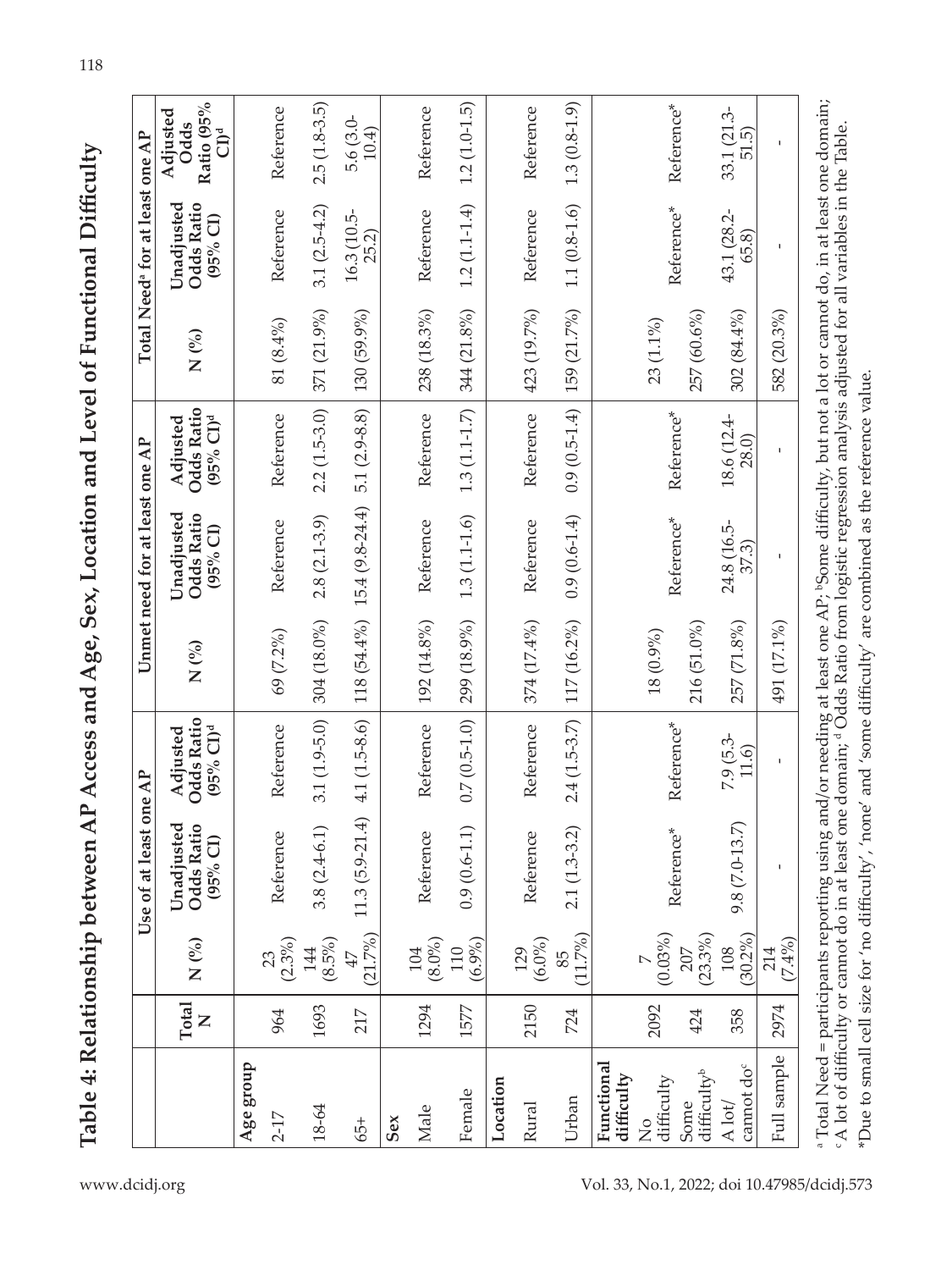Spectacles were the most commonly used APs (5.8% of total study population), followed by canes/sticks/tripods/quadripods (0.8%), pill organisers (0.3%) and manual wheelchairs (0.2%; Figure 1a). In terms of unmet need (Figure 1b), spectacles were most commonly reported (13.4%), followed by canes/sticks/ tripods/quadripods (3.1%) and hearing aids (2.6%).

## **Figure 1a: The 10 APs most commonly reported to be used (% out of study population)**



### **Figure 1b: The 10 APs that people most commonly reported needing, but did not have/needs replacing (% out of study population)**

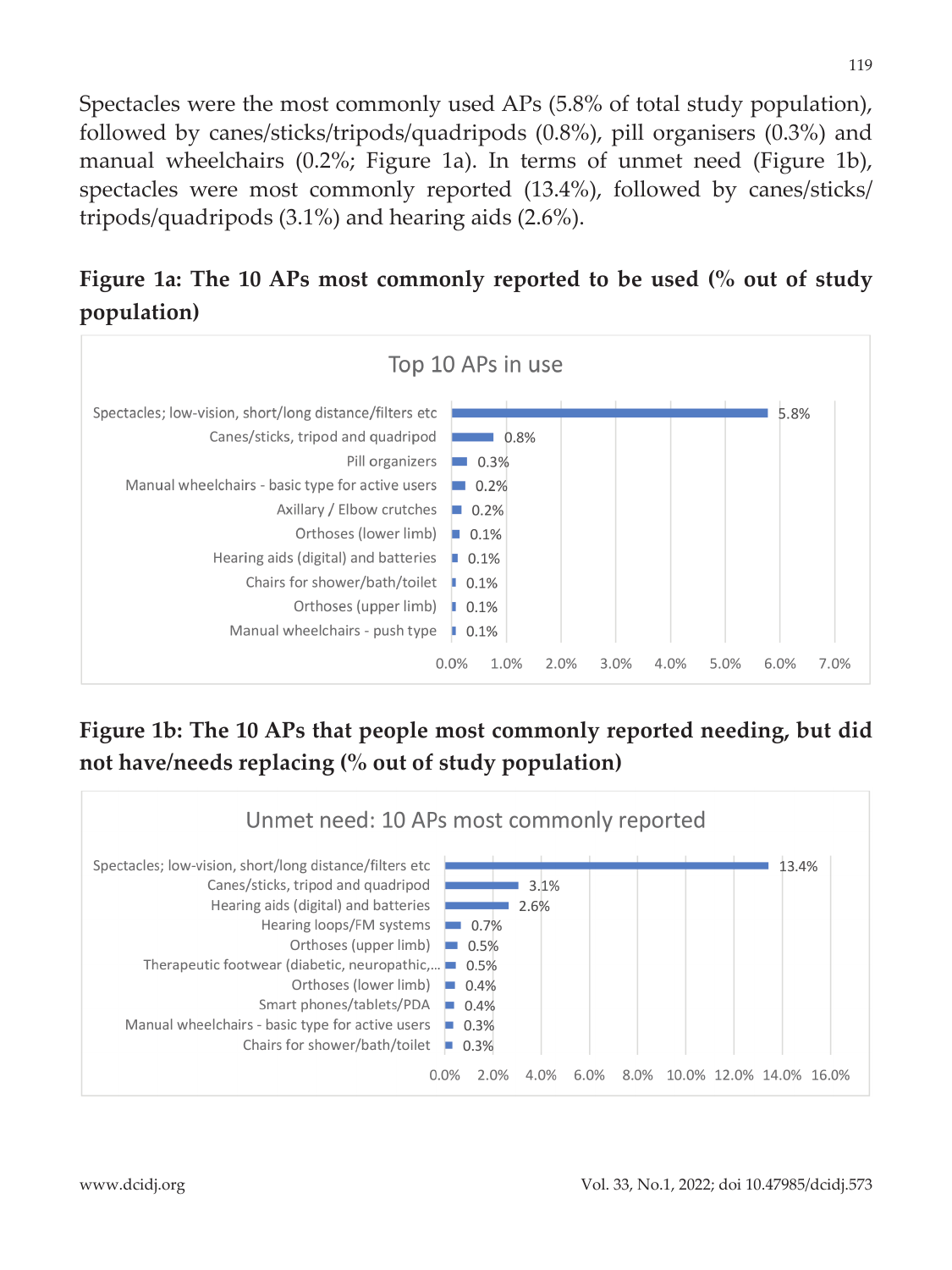AP users were asked to report about access and experience with the three APs they considered most important. In total, 214 AP users reported on 231 APs. The APs were most commonly obtained from the private sector (e.g., private health facilities/hospitals or shops/stores; 53% of AP users) followed by the nongovernment organisation (NGO) sector sources (i.e., non-profit facilities; 22%), while only 6% used public sector sources (e.g., government facilities or public hospitals; see Table 5). The majority (58%) paid out-of-pocket for their AP(s) or relied on family/friends (22%) and only 2% used government funding or health insurance. Most AP users travelled less than 5km (39%) or 6-25km (32%) to obtain their AP(s).

More than 90% of AP users reported being quite/very satisfied with their AP over the past month, and with the associated assessment/training they received. Of the 123 participants who had accessed repair/maintenance and/or follow up services, 83% were quite/very satisfied with services received.

Just over three-quarters (76%) felt their AP was 'mostly'/'completely' suitable for their home environment and that their AP(s) 'mostly'/'completely' helped them do what they wanted to in terms of common daily activities. Most AP users (68%) reported they could use their AP 'a lot'/'completely' as much as they liked in environments they wanted or needed to visit, while 20% responded 'not at all'/'not much'.

|                                 | $N\%$      |
|---------------------------------|------------|
| Source of AP <sup>a</sup>       |            |
| <b>Private Sector</b>           | 114 (53%)  |
| <b>NGO Sector</b>               | 47(22%)    |
| Friends/family                  | 34 $(16%)$ |
| Self-made                       | 14(7%)     |
| <b>Public Sector</b>            | 12(6%)     |
| Source of funding <sup>a</sup>  |            |
| Out-of-pocket payment           | 125 (58%)  |
| Family/friends                  | 48 (22%)   |
| NGO/Charity                     | 40 (19%)   |
| Insurance                       | 3(1%)      |
| Government                      | 2(1%)      |
| Distance travelled <sup>a</sup> |            |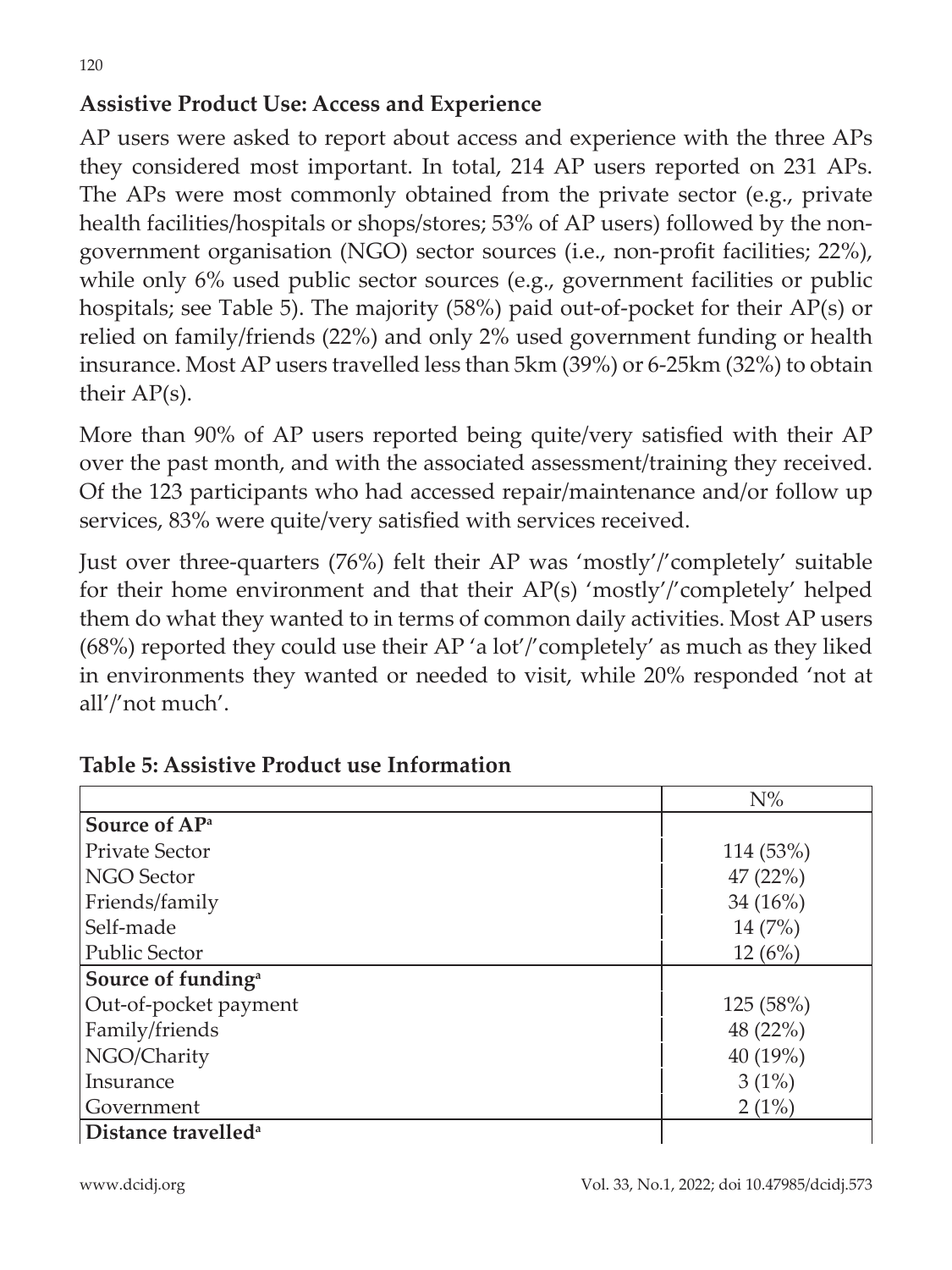| 5km                                                               | 83 (39%)   |
|-------------------------------------------------------------------|------------|
| $6-25km$                                                          | 68 (32%)   |
| 26-50km                                                           | 29 (14%)   |
| 51-100km                                                          | $15(11\%)$ |
| $>100$ km                                                         | 24(2%)     |
| Satisfaction with AP <sup>a</sup>                                 |            |
| Very dissatisfied                                                 | 6(3%)      |
| Dissatisfied                                                      | 13(6%)     |
| Neither satisfied/dissatisfied                                    | 4(2%)      |
| Quite satisfied                                                   | 48 (22%)   |
| Very satisfied                                                    | 152 (71%)  |
| Satisfaction with AP assessment/training <sup>b</sup>             |            |
| Very dissatisfied                                                 | 3(3%)      |
| Dissatisfied                                                      | $1(1\%)$   |
| Neither satisfied/dissatisfied                                    | 8(7%)      |
| Quite satisfied                                                   | 19 (17%)   |
| Very satisfied                                                    | 85 (75%)   |
| Satisfaction: repair, maintenance, follow-up servicesc            |            |
| Very dissatisfied                                                 | 9(7%)      |
| Dissatisfied                                                      | $12(10\%)$ |
| Neither satisfied/dissatisfied                                    | 5(4%)      |
| Quite satisfied                                                   | 20(16%)    |
| Very satisfied                                                    | 82 (67%)   |
| Suitability of AP to home surroundings <sup>a,d</sup>             |            |
| Not at all                                                        | 5(2%)      |
| Not much                                                          | $21(10\%)$ |
| Moderately                                                        | 33(15%)    |
| Mostly                                                            | 75 (35%)   |
| Completely                                                        | 87 (41%)   |
| Extent AP helps persons do what they want <sup>a,e</sup>          |            |
| Not at all                                                        | $2(1\%)$   |
| Not much                                                          | 20(9%)     |
| Moderately                                                        | 36 (17%)   |
| Mostly                                                            | 78 (37%)   |
| Completely                                                        | 83 (39%)   |
| Extent AP is used in different environments/places <sup>a,e</sup> |            |
| Not at all                                                        | 15(7%)     |
| Not much                                                          | 27 (13%)   |
| Moderately                                                        | 28 (13%)   |
| Mostly                                                            | 35 $(16%)$ |
| Completely                                                        | 112 (52%)  |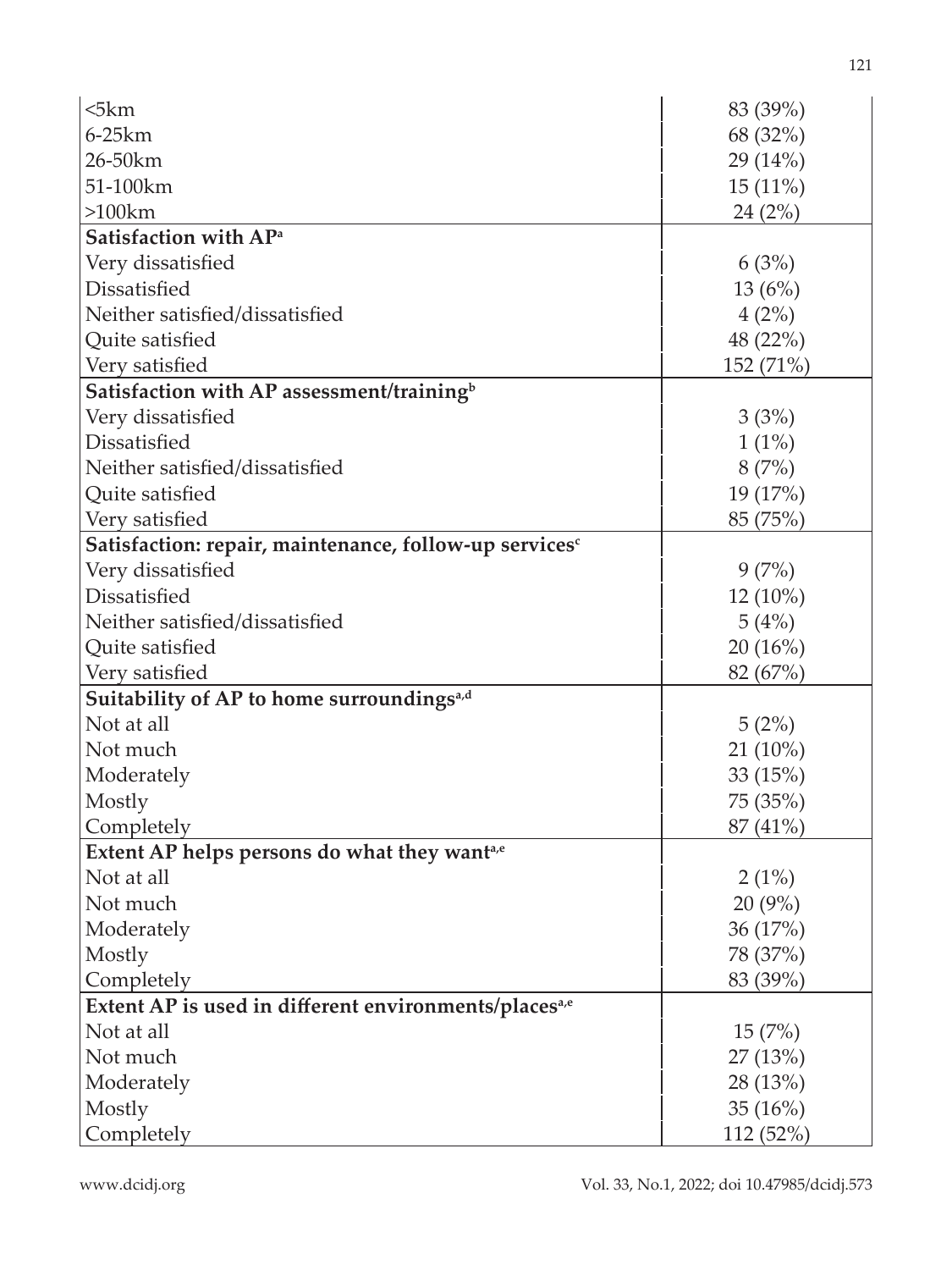122

a Denominator is all AP users (n=214); information was recorded for up to three APs (considered most important to the participant; n=231 APs) therefore column totals add up to >100%. If one participant reported the same source/funding for >1 AP, this source was counted only once. NB: Three AP users did not know the source of their AP and six did not know the distance.

 $^{\rm b}$ Denominator is all AP users who reported accessing assessment/training for at least one AP (n=113).

c Denominator is all AP users who had accessed repair, maintenance and/or follow-up services for at least one AP (n=123).

<sup>d</sup>Extent AP helps persons do what they want in terms of: doing household activities, self-care, going to school, college or work, visiting friends or neighbours or going for leisure and recreation).

e Different environments/places such as schools, workplaces, public spaces.

#### **Barriers to Assistive Product Access**

Among the 491 participants reporting an unmet need for at least one AP, the most commonly reported reason was 'cannot afford' (87%), followed by lack of support (35%), lack of time (16%), AP unavailable (8%), transport lacking/too far (7%), stigma/shyness (3%), and AP not suitable (2%).

## **DISCUSSION**

### **Overall Findings**

Using the WHO rATA in the province of Sololá in Guatemala, self-reported need and unmet need for at least one AP was high (20.3% and 17.1% respectively), while only 7.4% reported using at least one AP. Overall, these findings highlight limited access and availability of APs among people reporting need for them, especially among older populations and those who experience functional difficulties. Also, females had a higher reported unmet need, and use was over two times higher in urban areas compared to rural areas (p=0.001). These findings suggest a need to specifically target older, rural and female populations in efforts to improve AP access. Additionally, satisfaction with AP and related services was reasonably high, which points to the perceived positive value of APs in the lives of people in this area.

The higher use and unmet need of vision- and mobility-related APs (spectacles 5.8% and 13.4%, canes/sticks/tripods/quadripods 0.8% and 3.1% respectively), compared to other functional domains, is similar to other studies in low- and middle-income country studies (Matter, Harniss, Oderud, Borg & Eide, 2017). These findings could be due to a few factors including availability of these services in Sololá and greater awareness/understanding of vision and mobility needs in the population compared to the other domains, given these functional difficulties are often more well-known and visible.

www.dcidj.org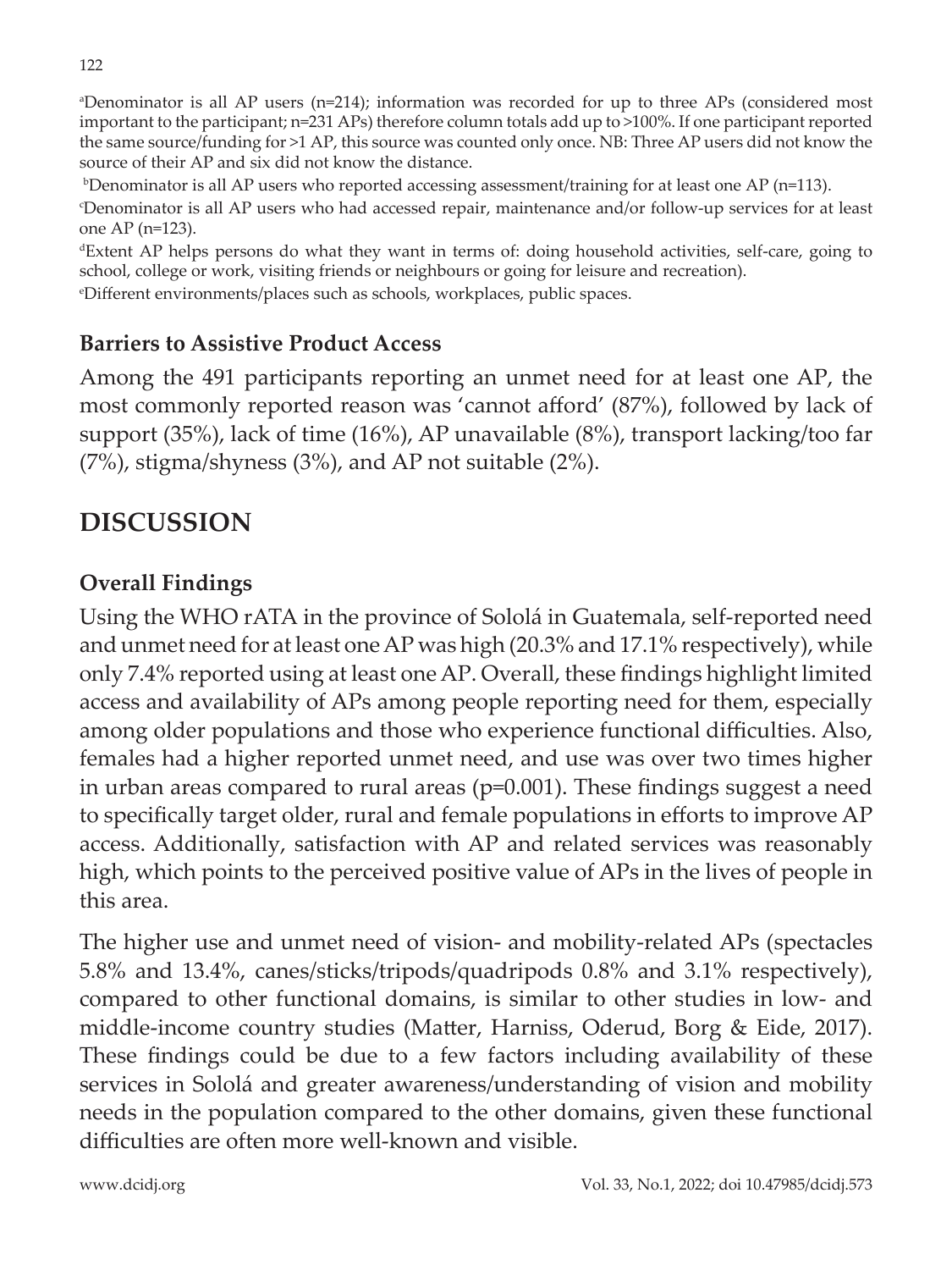The study findings also highlighted cost-related factors influencing AP access. For example, among AP users, APs were most commonly sourced from private providers and paid for out of pocket, and cost was the most commonly reported barrier to AP use. This suggests a gap in public provision of AP in this setting, which is congruent with other findings (Borg and Östergren, 2015; World Health Organisation, 2018) and indicates that low/no cost AP provision is still limited despite the presence of 15 Non-Governmental Organisations (NGOs) and OPDs in Sololá province that provide AP services. This may reflect constrained resources and capacity of these organisations to deliver at scale and/or lack of community awareness of these services. Further research is needed to explore this in more detail.

There is limited population-based data from Guatemala or other Latin American countries, with which to compare the study findings. In the 2018 Guatemalan census, 10.4% of the overall population and 9.1% of the population in Sololá reported 'some difficulty or worse' (Instituto Nacional de Estadistica Guatemala & UNFPA, 2019) which is much lower than the study's estimate of 27.2%. In the 2016 Guatemala National Disability Survey, 7.3% reported 'a lot of difficulty or worse' using the WG short set of questions, which is slightly lower than the 12.5% in the current study, although similar trends of increasing prevalence by age and among women were found (International Centre for Evidence in Disability, 2016). The differences in functional difficulty prevalence, in part, likely reflect modifications made to the WG questions for the rATA. The standard WG questions ask people to report on their functioning **with** equipment, devices, products or assistance from others (if they use them), while in rATA people are asked to consider their functioning without these supports. Considering glasses are the most commonly used AP, this different WG administration also likely explains why, in the current study, difficulties were most commonly reported for vision, in contrast to other studies using the WG short set (including the Guatemala national disability survey) where difficulty with mobility is most commonly reported (International Centre for Evidence in Disability, 2016; Pryor et al, 2018). The modified version of WG is used to assess levels of functioning without AT; however it limits comparison to other WG data.

Comparable data specifically on AP access is lacking. For example, in the Guatemala national survey 10% of the population reported using equipment, devices or products or assistance from others for vision, hearing or mobility. However, rATA asks about use of AP only and not assistance from others, which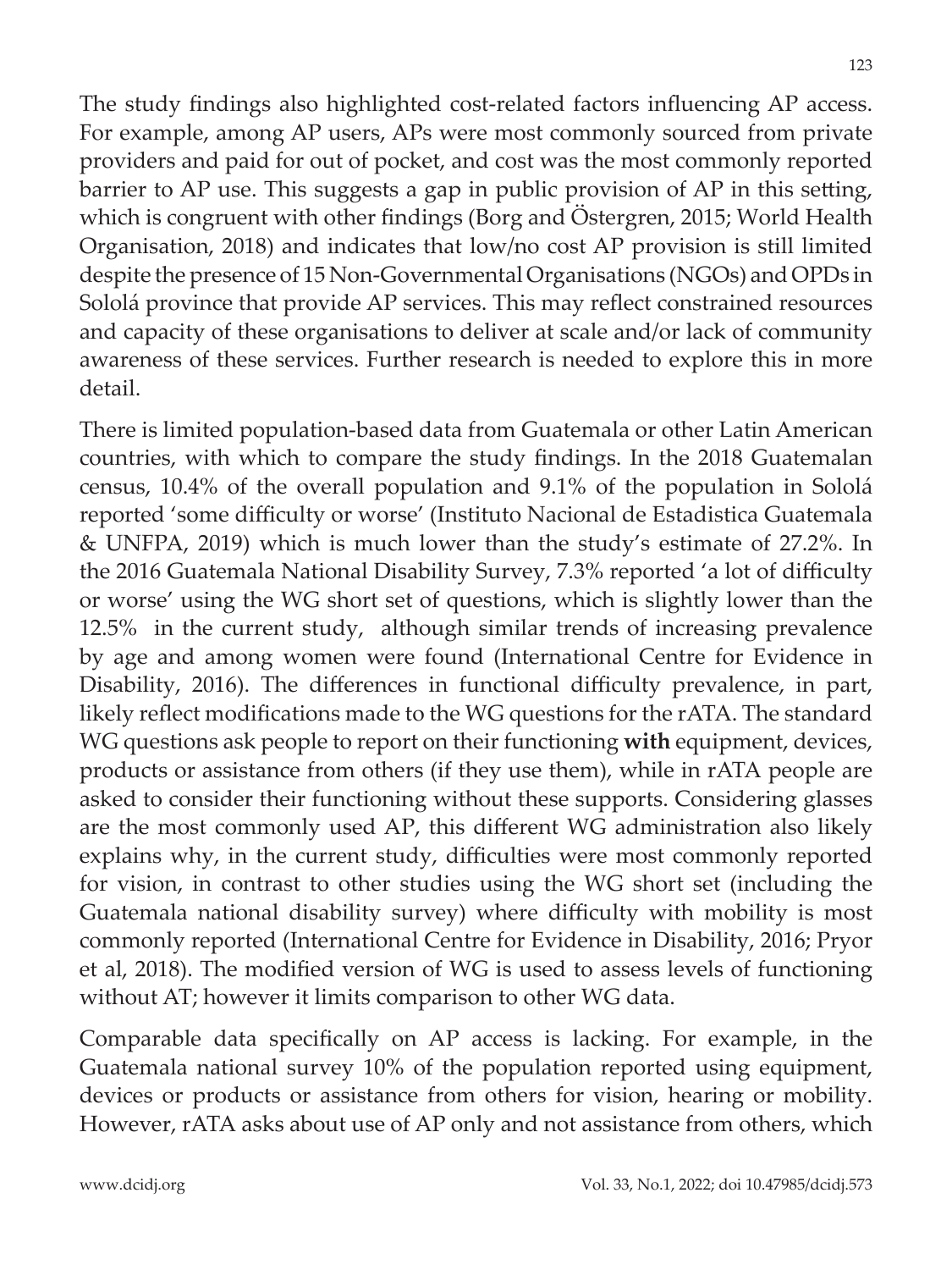may explain the lower prevalence estimate (7.4%). A survey in Bangladesh, using an earlier version of the rATA, estimated AP use at 7.1% among people aged 18+ years, which is slightly lower than in the current study (11.0% among 18+ years) (Pryor et al, 2018). The reasons for this are unclear, though they may reflect different economic and service provision contexts. The trends of higher AP use and unmet need associated with increasing age and functional difficulty observed in the current study, were also found in Bangladesh (Pryor et al, 2018).

#### **Strengths and Limitations of the Survey Tool**

The rATA relies only on participant self-report for assessing AP needs. Self-report assessment is typically lower cost, quicker and requires fewer human resources compared to clinical assessment (Boggs et al, 2019, 2020). It also, importantly, incorporates consumer choice, and individuals' understanding of their need, uptake and benefit from AT which is crucial for developing AT services (Zhang et al, 2021). However, there are limitations of this approach, with evidence suggesting it can both under- and over-estimate AT need (Mactaggart, Kuper, Murthy, Oye & Polack, 2016; Boggs et al, 2019, 2020, 2021b; Boggs, Polack, Kuper & Foster, 2021c). Consumer choice and participation are undeniably important. However, assessing AT need is complex, and self-assessment can be difficult for several reasons. First, the appropriate intervention is often dependent on understanding the clinical cause, diagnosis and prognosis of the functional impairment. A study in India found that among 60 people who self-reported needing distance glasses, 75% actually either required a different intervention (e.g., cataract surgery) or did not have a vision impairment based on clinical assessment (Boggs et al, 2020). Second, awareness of different APs and what they can do is generally limited. For example, a study in The Gambia found that among those participants who self-reported "some difficulty or worse" with hearing, 62% were unaware of hearing APs (Boggs et al, 2021b).Third, assessing appropriateness of APs is also dependent on personal and environmental factors, such as home environment and different types of terrain. These factors are typically assessed during clinical functional assessments by rehabilitation professionals, for example, to determine which referral services and APs are appropriate. When clinical information and problem solving are lacking, and AP awareness is limited, it may be challenging for people to know which factors to consider in self-assessing for APs. The rATA does recommend use of an AP image booklet to enhance participants' understanding of specific APs (Zhang et al, 2021). However, self-assessment of AT need is still challenging and particularly for less familiar APs (e.g., Hearing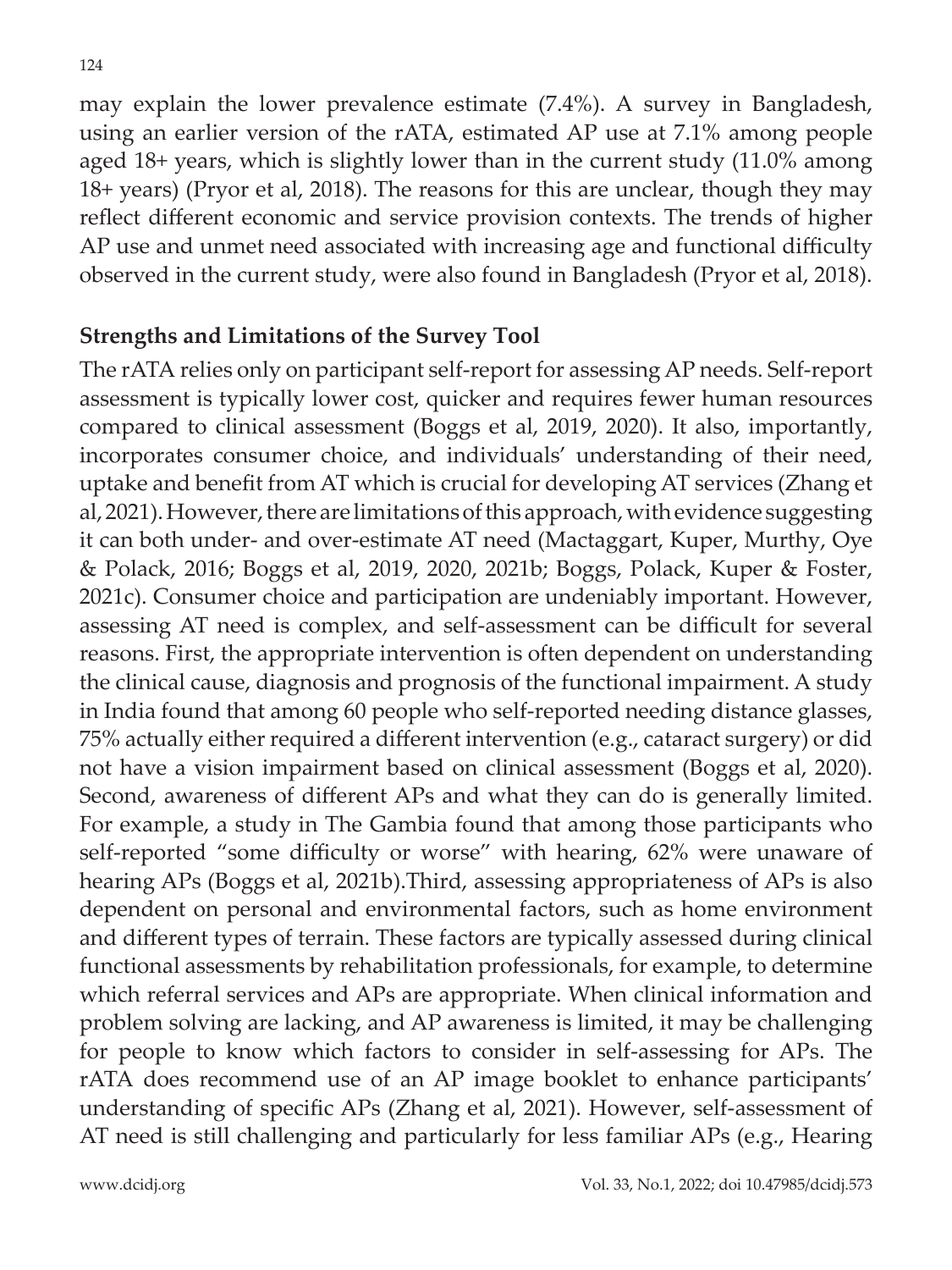loops/ frequency modulation systems) and more complex functional difficulties/

impairments (Boggs et al, 2021a). A hybrid approach which integrates self-report assessment alongside clinical assessments of impairment, functioning and AT needs, should therefore be considered where resources allow (Boggs et al, 2021c).

### **Strengths and Limitations of the Study**

This study contributes to efforts in addressing the AT data gap in Guatemala and globally. The response rate was high (94%), and the finding about prevalence of use of at least one AP was similar to the predicted estimate by the researchers (7%). The age and sex distribution of the study population was well-aligned to the recent census. The rATA survey123 mobile data collection app with an accompanying web platform enabled data monitoring throughout.

There were also limitations. First, although the overall survey response rate was 94%, the response rate in the three clusters was relatively low. These clusters were urban, with many people out at work when the teams visited, and there were some initial challenges in engaging with the communities. The researchers responded to this through better engagement with community leaders and by adjusting data collection times to include weekends and out of typical work hours. This greatly improved the response rate throughout the remainder of the survey. Second, despite efforts made prior to and during the training to ensure appropriate translation into Guatemalan Spanish (written) and Mayan languages (verbal), some language challenges were still faced in the communities. This resulted in increased time spent with participants to ensure understanding. It is recommended that these language and interpretation issues are discussed with the WHO team so they are better addressed in the rATA guidelines during recruitment and translation processes. Third, this study did not include children <2 years old as per rATA methodology. The low prevalence of AT use and needs in that age group would possibly not substantially affect prevalence estimates. However, additional research to identify appropriate tools to assess AT needs for this younger age group is recommended. Fourth, results from this study cannot necessarily be generalised to other settings in Guatemala. In particular, it is noted that the presence of the 15 NGOs and OPDs in Sololá province that provide APs may result in better AT access compared to other provinces. Therefore, it is recommended that future surveys be conducted in other areas of the country. Finally, although data on barriers was collected, in-depth qualitative studies are required for fully understanding reasons for unmet needs and appropriate strategies to address them.

www.dcidj.org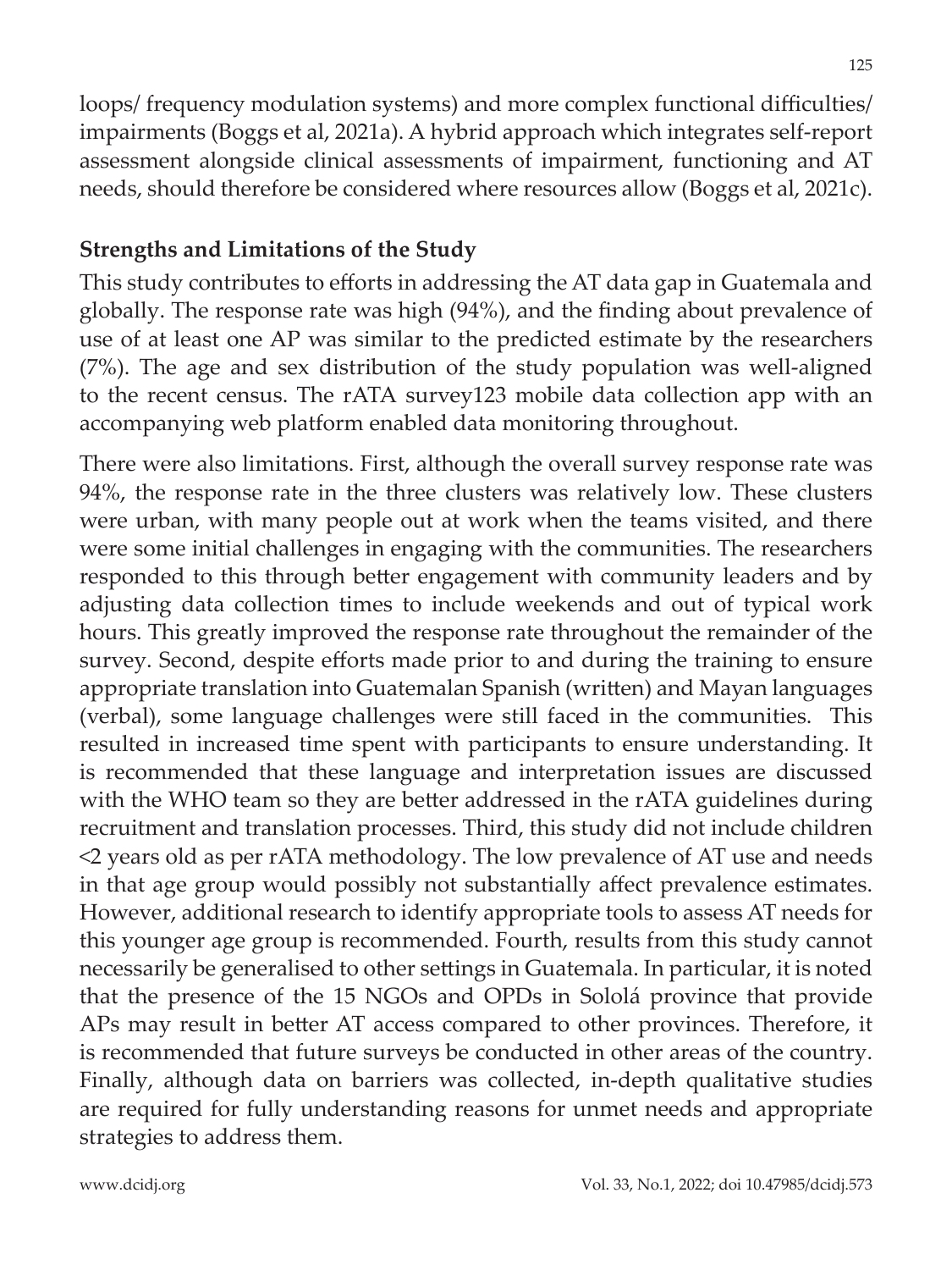### **Implications**

Key recommendations for strengthening AT service/programme in Sololá include:

- Develop an AT action plan with relevant stakeholders, including people with functional difficulties and AP users, to improve access and availability of relevant affordable AP services.
- Work with national stakeholders on WHO's AT actions to develop a national Guatemalan priority AP list (World Health Organisation, 2016).
- Scale-up public provision of AP services focusing on vision and mobility; the AP services which were the highest reported functional difficulties and most needed APs.
- Advocate for increased human resources, especially in the public sector, for both training and paid employment positions for AP manufacturing, assessment, provision and repairs.
- Raise awareness amongst potential and current AP users, caregivers and various service providers on the types and purposes of various APs.
- Strengthen appropriate AP service provision specifically addressing the access needs for women, older adults, and those in rural areas.

The findings also highlight areas where additional research is needed. A modified WHO Assistive Technology Capacity Assessment could be conducted using the system-level tool to better understand and assess the capacity for allage AT provision in Sololá (World Health Organisation, 2021a). For example, this could provide contextual service information about the types of APs available through different providers (e.g., government health services and NGOs). Qualitative research is also needed to further explore the heavy reliance on private sources and how personal and environmental factors of people with functional limitations and/or caregivers influence AP awareness, access, barriers and satisfaction. Additionally, a hybrid assessment survey integrating self-report alongside clinical AP assessment is recommended to further understand AP need and unmet need in this setting.

Finally, the rATA is a new survey tool and there were two lessons learnt that could help inform future rATA surveys. First, it was challenging to track participants who were unavailable when the survey team first visited (and therefore needed revisiting) as this information could not be recorded in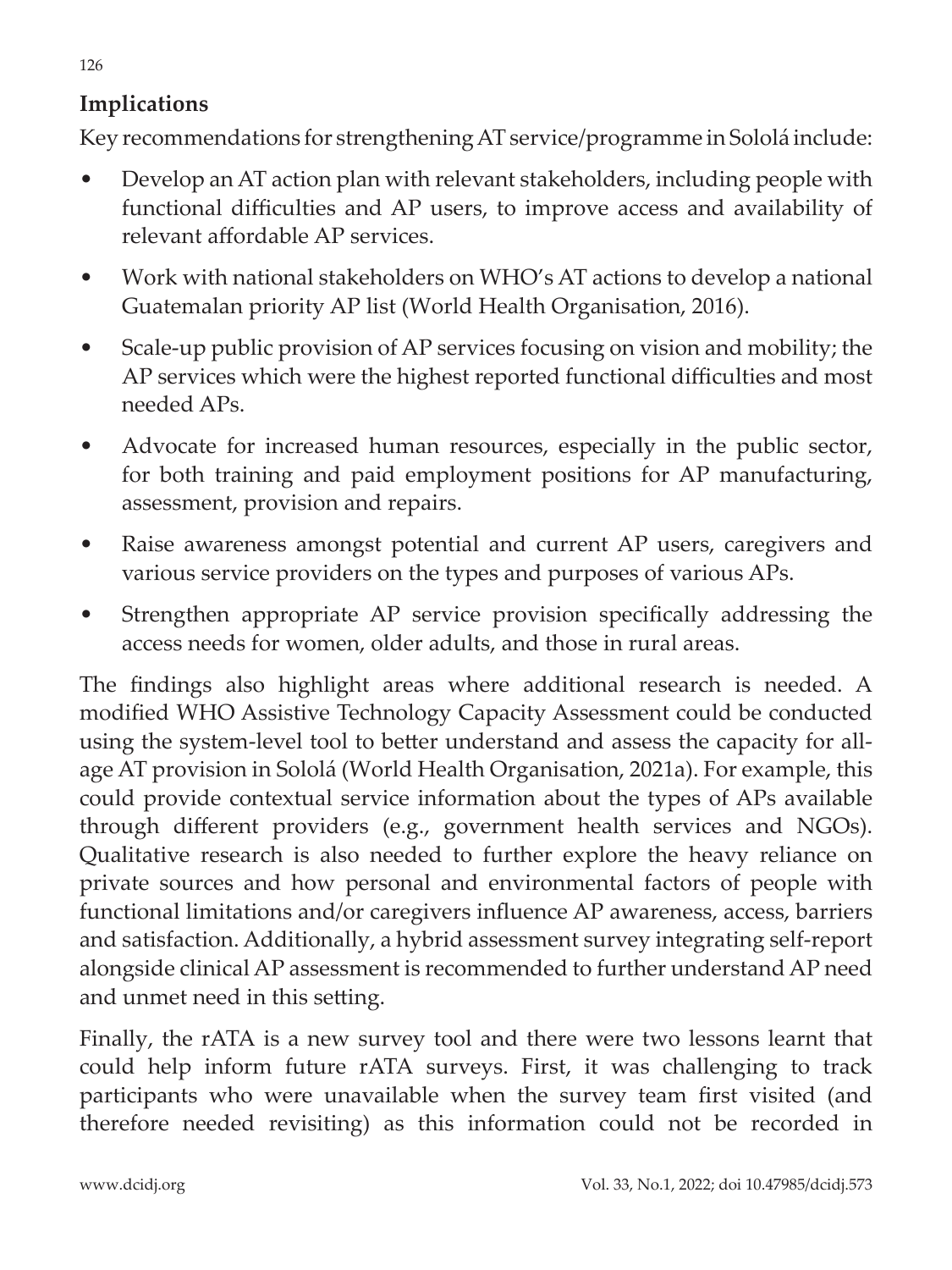the survey123 app. A paper-based enumeration form was used to track this; however, it is recommended that this option is included in future versions of the app. Second, the researchers initially trialled a handheld AP image booklet to enhance participants' understanding of specific APs; however due to difficulty in administering this in the field, they switched to showing digital AP images on a Tablet while maintaining safe COVID-19 distance from people. It is recommended that this method is reviewed, alongside the use of a large poster with images, to ensure APs are well explained.

## **CONCLUSION**

There is high self-reported need and unmet need for APs in the province of Sololá in Guatemala. Efforts are needed to improve AP access in this setting, including addressing cost-related barriers and increasing public provision of AP and related services. These findings can be used by policy-makers and service providers (including NGOs) to inform programme/service planning and by OPDs to advocate for improved AT access and provision at local and national levels. The findings also contribute to the WHO data collection efforts for the forthcoming WHO-UNICEF Global Report on Assistive Technology and will inform current and future research, policies and services/programming to ensure no one is left behind, with all AT needs met.

## **ACKNOWLEDGEMENT**

The authors are grateful for the logistical and administrative support of Asociación de Padres y Amigos de Personas con Discapacidad de Santiago Atitlán(ADISA) throughout the study. They would like to thank their Study Advisory Committee which included the following organisations: ADISA, Guatemala National Council for People with Disabilities (CONADI), Ministerio de Salud Publica y Asistencia Social the Guatemala (MSPAS - Ministry of Health), Consejo Departamental de Seguridad Alimentaria (CODESAN). Thanks are also extended to WHO GATE's global coordination rATA team for their survey support, especially Wei Zhang, Hasheem Mannan and Konstantinos Antypas. The contribution of the enumerator study teams, including the team leaders and local field supervisor, is acknowledged with gratitude for their work, commitment and dedication to this project. Finally, and most importantly, the authors thank all the participants in this study. Written informed consent was obtained from them to publish this paper.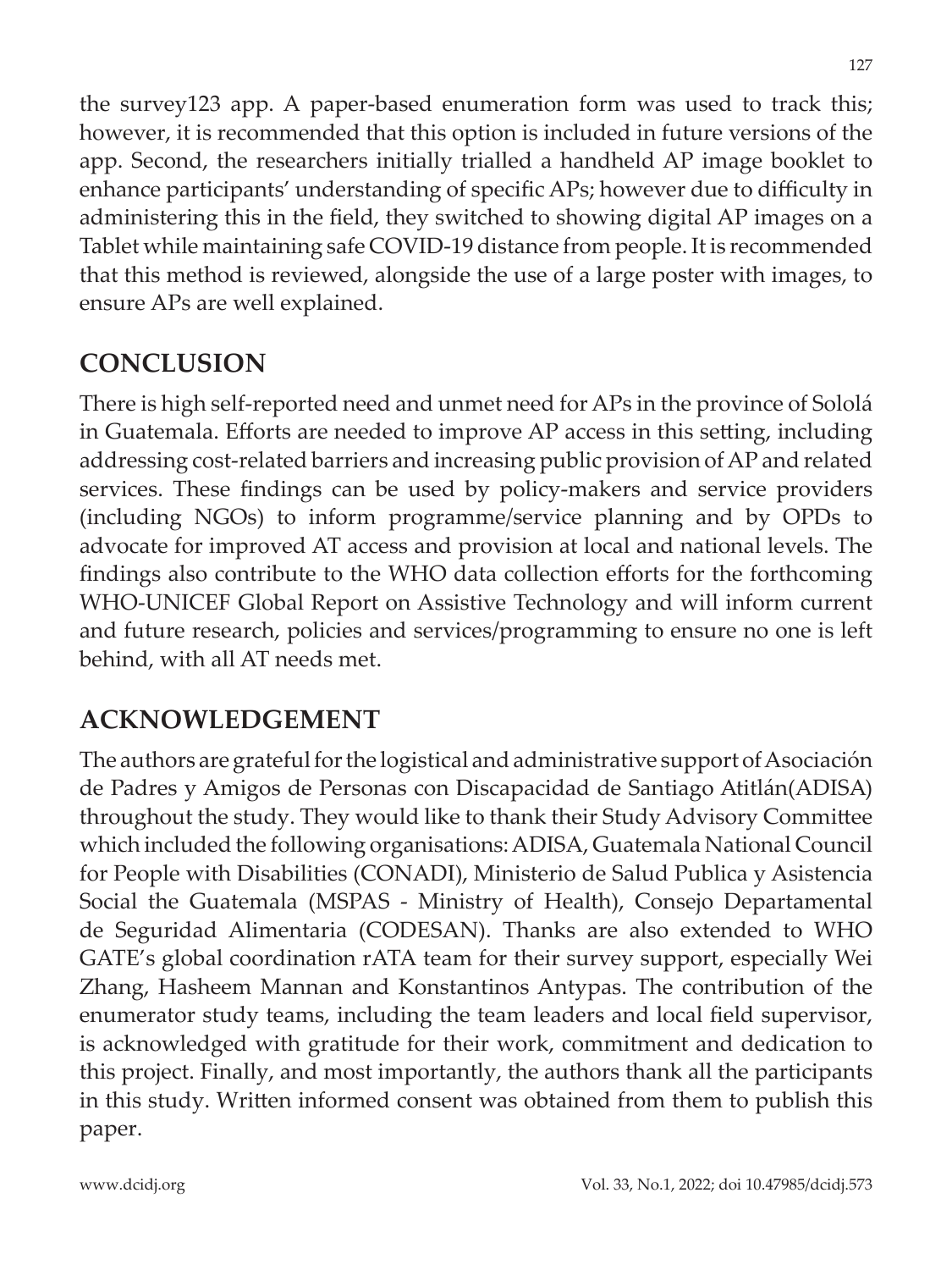### **Funding**

This study was funded by the World Health Organisation with the grant awarded to Liliane Foundation, coordinator of the research consortium. The paper drafting and finalisation was led by London School of Hygiene and Tropical Medicine, funded by UK Aid through the AT2030 programme coordinated by Global Disability Innovation Hub, project number: 300815 (previously 201879-108).

The authors declare no conflict of interest. The funders had no role in the design of the study; in the collection, analyses, or interpretation of data; in the writing of the manuscript, or in the decision to publish the results.

The data presented in this study is available on request from the corresponding author. The data is not publicly available due to ongoing analyses by World Health Organisation for the WHO-UNICEF Global Report on Assistive Technology (GReAT).

### **REFERENCES**

Boggs, D., Atijosan-Ayodele, O., Yonso, H., Scherer, N., O'Fallon, T., Deniz, G., Volkan, S., Örücü, A., Pivato, I., Beck, A.H., Akinci, I., Kuper, H., Foster, A., Patterson, A., & Polack S (2021a). Musculoskeletal impairment among Syrian refugees living in Sultanbeyli, Turkey: prevalence, cause, diagnosis and need for related services and assistive products. Conflict and health, 15(1), 1-14. https://doi.org/10.1186/s13031-021-00376-3 https://doi.org/10.1186/ s13031-021-00362-9 PMid:33879194 PMCid:PMC8056489

Boggs, D., Hydara, A., Faal, Y., Okoh, J.A., Olaniyan, S.I., Sanneh, H., Ngett, A., Bah, I., Aleser, M., Denis, E., McCormick, I., Bright, T., Bell, S., Kim, M., Foster, A., Kuper, H., Burton, M.J., Mactaggart, I., & Polack, S. (2021b). Estimating need for glasses and hearing aids in The Gambia: results from a national survey and comparison of clinical impairment and self-report assessment approaches. International Journal of Environmental Research and Public Health, 18(12), 6302. https://doi.org/10.3390/ijerph18126302 PMid:34200769 PMCid:PMC8296105

Boggs, D., Kuper, H., Mactaggart, I., Oye, J., Murthy, G., & Polack, S. (2019). Estimating assistive technology need through population-based surveys: an analysis of data from Cameroon and India. In N. Layton & J. Borg (Eds.), Global perspectives on assistive technology: proceedings of the GReAT Consultation, (Vol. A, pp. 52-78). Geneva: World Health Organization.

Boggs, D., Kuper, H., Mactaggart, I., Murthy, G., Oye, J., & Polack, S. (2020). Estimating assistive product need in Cameroon and India: results of population-based surveys and comparison of self-report and clinical impairment assessment approaches. Tropical Medicine & International Health, 26 (2), pp 146-158. https://doi.org/10.1111/tmi.13523 PMid:33166008

Boggs, D., Polack, S., Kuper, H., & Foster, A. (2021c). Shifting the focus to functioning: essential for achieving Sustainable Development Goal 3, inclusive Universal Health Coverage and supporting COVID-19 survivors. Global Health Action, 14(1), 1903214. https://doi.org/10.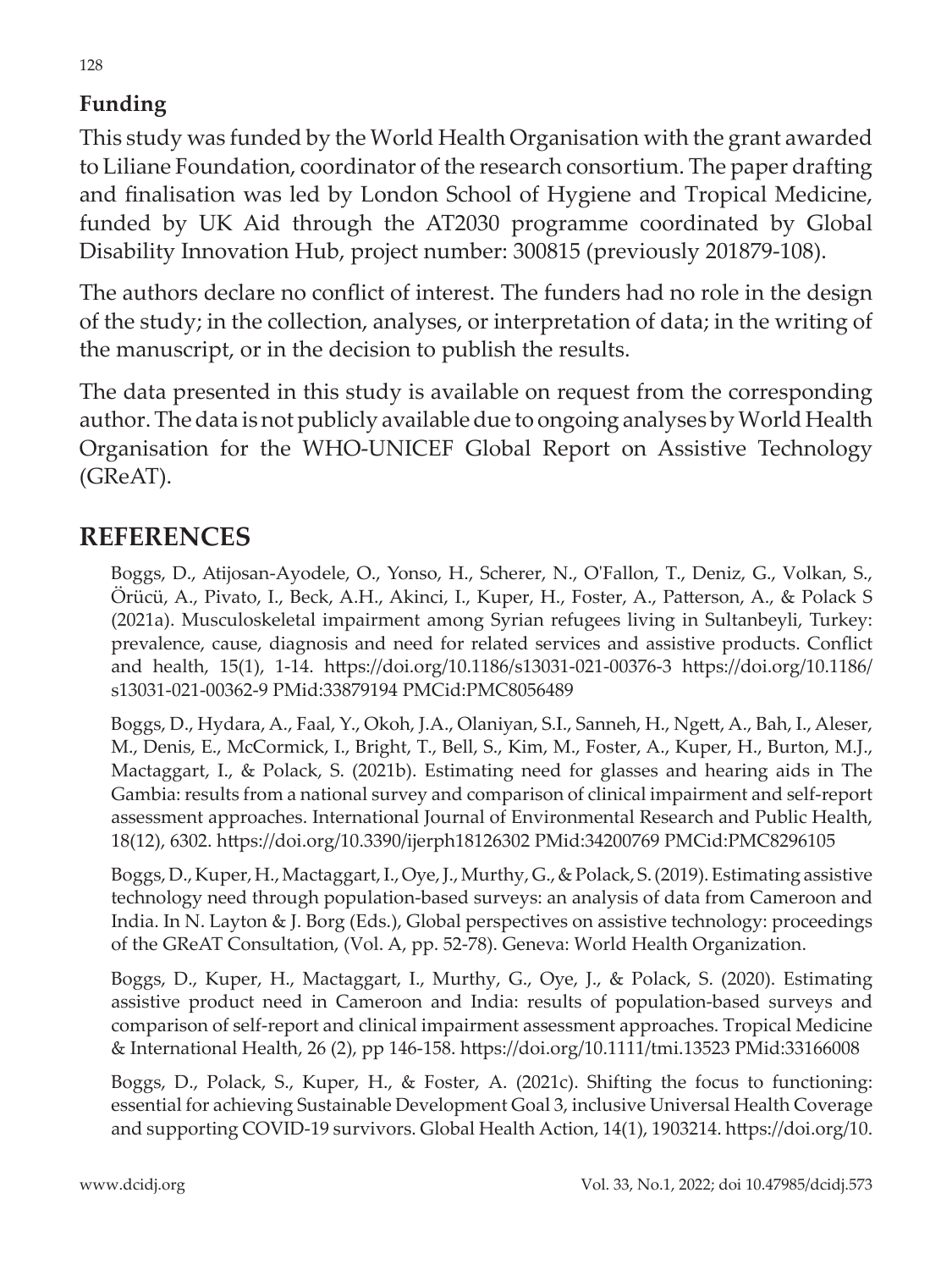#### 1080/16549716.2021.1903214 PMid:33904370 PMCid:PMC8081312

Borg, J., & Östergren, P.O. (2015). Users' perspectives on the provision of assistive technologies in Bangladesh: awareness, providers, costs and barriers. Disability and Rehabilitation: Assistive Technology, 10(4), 301-308. https://doi.org/10.3109/17483107.2014.974221 PMid:25347347

Infraestructura de Datos Espaciales de Guatemala. (n.d.). Infraestructura de Datos Espaciales de Guatemala (IDEG) Geoportal [Online]. Retrieved 8 December, 2021, from https://ideg. segeplan.gob.gt/geoportal/

Instituto Nacional de Estadistica Guatemala, & UNFPA. (2019). Resultados Censo 2018. (pp. 58). Guatemala City, Guatemala: Instituto Nacional de Estadistica Guatemala.

International Centre for Evidence in Disability. (2016). Guatemala National Disability Study (ENDIS 2016) Survey Report. London: London School of Hygiene & Tropical Medicine. [available from http://disabilitycentre.lshtm.ac.uk].

Kuper, H., Mactaggart, I., Dionicio, C., Cañas, R., Naber, J., & Polack, S. (2018). Can we achieve universal health coverage without a focus on disability? Results from a national case-control study in Guatemala. PLoS One, 13(12), e0209774. https://doi.org/10.1371/journal. pone.0209774 PMid:30589885 PMCid:PMC6307777

Mactaggart, I., Kuper, H., Murthy, G.V.S., Oye, J., & Polack, S. (2016). Measuring Disability in Population Based Surveys: The Interrelationship between Clinical Impairments and Reported Functional Limitations in Cameroon and India. PLoS One, 11(10), e0164470. https:// doi.org/10.1371/journal.pone.0164470 PMid:27741320 PMCid:PMC5065175

Matter, R., Harniss, M., Oderud, T., Borg, J., & Eide, A.H. (2017). Assistive technology in resource-limited environments: A scoping review. J Disability Rehabilitation: Assistive Technology, 12(2), 105-114. https://doi.org/10.1080/17483107.2016.1188170 PMid:27443790

Pinilla-Roncancio, M., Mactaggart, I., Kuper, H., Dionicio, C., Naber, J., Murthy, G., & Polack, S. (2020). Multidimensional poverty and disability: A case control study in India, Cameroon, and Guatemala. SSM-population health, 11, 100591. https://doi.org/10.1016/j. ssmph.2020.100591 PMid:32405529 PMCid:PMC7212179

Pryor, W., Nguyen, L., Islam, Q.N., Jalal, F.A., & Marella, M. (2018). Unmet Needs and Use of Assistive Products in Two Districts of Bangladesh: Findings from a Household Survey. International journal of environmental research and public health, 15(12), 2901. https://doi. org/10.3390/ijerph15122901 PMid:30567357 PMCid:PMC6313454

Turner, A.G., Magnani, R.J., & Shuaib, M. (1996). A not quite as quick but much cleaner alternative to the Expanded Programme on Immunization (EPI) Cluster Survey design. International journal of epidemiology, 25(1), 198-203. https://doi.org/10.1093/ije/25.1.198 PMid:8666490

Washington Group on Disability Statistics Secretariat (2020). Washington Group on Disability Statistics [Online]. Retrieved 2 December, 2021, from http://www.washingtongroupdisability.com/

World Health Organisation (2016). Priority assistive products list. Geneva: World Health Organisation.